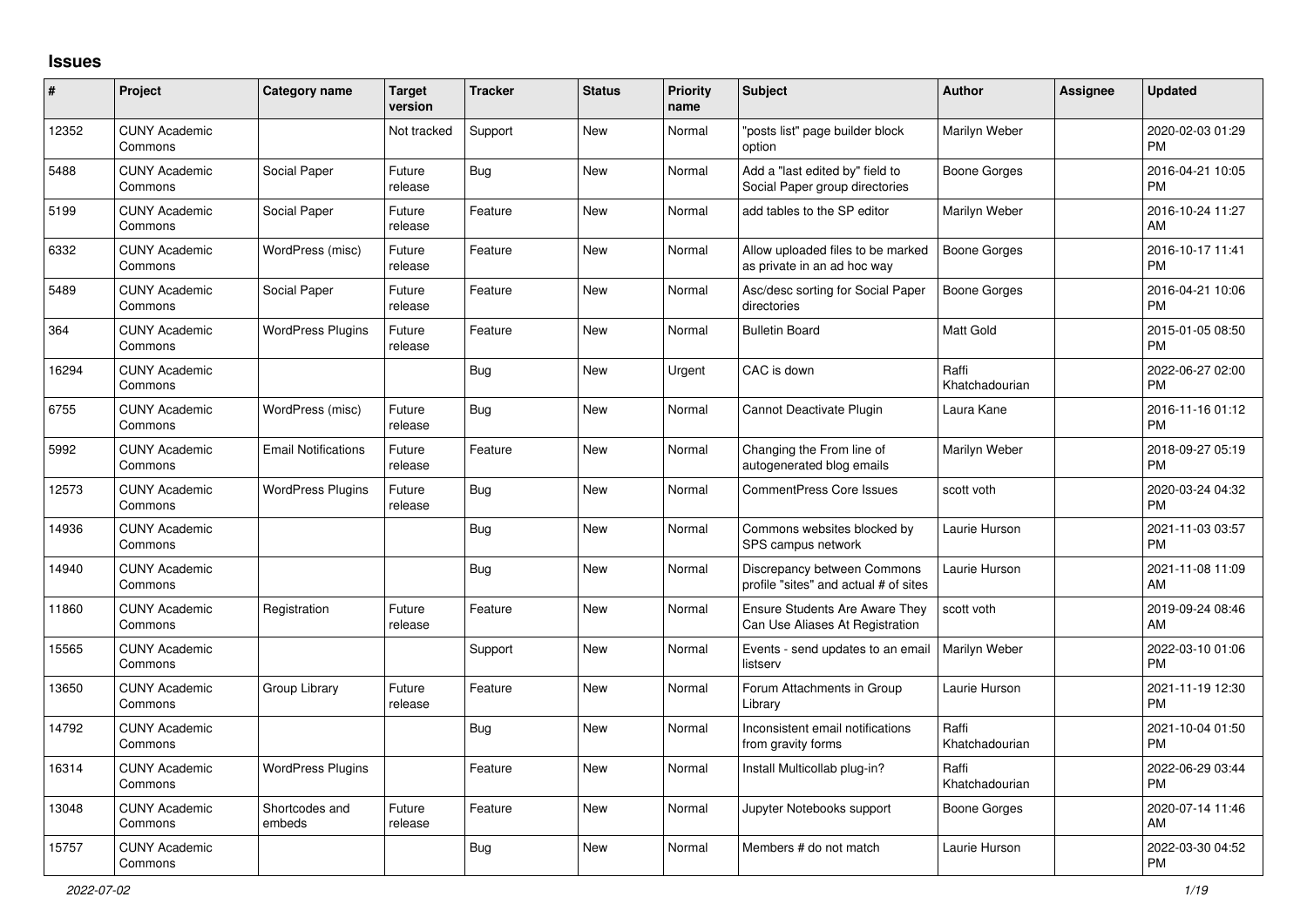| #     | Project                         | <b>Category name</b>     | <b>Target</b><br>version | <b>Tracker</b> | <b>Status</b> | <b>Priority</b><br>name | <b>Subject</b>                                                                                               | <b>Author</b>           | <b>Assignee</b>          | <b>Updated</b>                |
|-------|---------------------------------|--------------------------|--------------------------|----------------|---------------|-------------------------|--------------------------------------------------------------------------------------------------------------|-------------------------|--------------------------|-------------------------------|
| 11392 | <b>CUNY Academic</b><br>Commons |                          | Future<br>release        | Bug            | <b>New</b>    | Normal                  | Migrate users away from<br><b>StatPress</b>                                                                  | <b>Boone Gorges</b>     |                          | 2019-04-23 03:53<br>PM.       |
| 16255 | <b>CUNY Academic</b><br>Commons | WordPress (misc)         |                          | Bug            | New           | Normal                  | Need to define 'MULTISITE'<br>constant in wp-config.php                                                      | Raymond Hoh             |                          | 2022-06-19 09:31<br><b>AM</b> |
| 15045 | <b>CUNY Academic</b><br>Commons |                          |                          | Support        | <b>New</b>    | Normal                  | no result for KCeL in the search<br>box on the commons                                                       | Marilyn Weber           |                          | 2021-12-10 11:29<br>AM.       |
| 15685 | <b>CUNY Academic</b><br>Commons |                          |                          | Support        | <b>New</b>    | High                    | problem with chrome?                                                                                         | Marilyn Weber           |                          | 2022-04-25 03:40<br><b>PM</b> |
| 12328 | <b>CUNY Academic</b><br>Commons |                          | Not tracked              | Support        | <b>New</b>    | Normal                  | Sign up Code for Non-CUNY<br>Faculty                                                                         | Laurie Hurson           |                          | 2020-01-28 10:25<br>AM        |
| 15816 | <b>CUNY Academic</b><br>Commons |                          | Not tracked              | Support        | New           | Normal                  | slow loading at SPS                                                                                          | Marilyn Weber           |                          | 2022-04-05 01:26<br><b>PM</b> |
| 5205  | <b>CUNY Academic</b><br>Commons | Social Paper             | Future<br>release        | Feature        | <b>New</b>    | Normal                  | Social Paper folders                                                                                         | Marilyn Weber           |                          | 2016-02-11 10:24<br><b>PM</b> |
| 11024 | <b>CUNY Academic</b><br>Commons | WordPress (misc)         | Future<br>release        | Bug            | <b>New</b>    | Normal                  | Subsites should not show "you<br>should update your .htaccess<br>now" notice after permalink setting<br>save | <b>Boone Gorges</b>     |                          | 2019-01-28 01:35<br><b>PM</b> |
| 9720  | <b>CUNY Academic</b><br>Commons | Authentication           | Future<br>release        | Feature        | <b>New</b>    | Normal                  | The Commons should be an<br>oAuth provider                                                                   | <b>Boone Gorges</b>     |                          | 2019-03-01 02:04<br><b>PM</b> |
| 11843 | <b>CUNY Academic</b><br>Commons | WordPress (misc)         | Future<br>release        | Design/UX      | <b>New</b>    | Normal                  | Tweaking the Gutenberg Editor<br>Interface                                                                   | Laurie Hurson           |                          | 2022-04-26 12:00<br><b>PM</b> |
| 14911 | <b>CUNY Academic</b><br>Commons | <b>WordPress Themes</b>  | Not tracked              | Support        | <b>New</b>    | Normal                  | Twentytwentyone theme                                                                                        | Marilyn Weber           |                          | 2021-10-28 10:37<br>AM        |
| 16318 | <b>CUNY Academic</b><br>Commons |                          |                          | <b>Bug</b>     | New           | Normal                  | Unable to Access block editor or<br>embed YouTube videos in new<br>pages, in one site only                   | <b>Syelle Graves</b>    |                          | 2022-07-01 06:53<br><b>PM</b> |
| 11968 | JustPublics@365<br>MediaCamp    |                          |                          | Feature        | New           | Normal                  | Nanoscience Retractable Display<br>Unit                                                                      | Donald Cherry           | <b>Bonnie</b><br>Eissner | 2021-02-19 08:50<br>AM        |
| 5182  | <b>CUNY Academic</b><br>Commons | Social Paper             | Future<br>release        | Design/UX      | <b>New</b>    | Normal                  | "Publishing" a private paper on<br>social paper?                                                             | Raffi<br>Khatchadourian | Boone<br>Gorges          | 2016-10-13 04:12<br><b>PM</b> |
| 10226 | <b>CUNY Academic</b><br>Commons | Courses                  | Future<br>release        | Feature        | New           | Normal                  | Add "My Courses" to drop down<br>list                                                                        | scott voth              | Boone<br>Gorges          | 2021-11-19 12:42<br><b>PM</b> |
| 16307 | <b>CUNY Academic</b><br>Commons |                          |                          | Bug            | New           | Normal                  | Add brief messaging to<br>accept/decline group membership<br>requests                                        | Matt Gold               | Boone<br>Gorges          | 2022-06-27 06:13<br><b>PM</b> |
| 1167  | <b>CUNY Academic</b><br>Commons | <b>Email Invitations</b> | Future<br>release        | Feature        | New           | Low                     | Allow email invitations to be resent   Boone Gorges                                                          |                         | Boone<br>Gorges          | 2015-11-12 12:53<br>AM        |
| 13835 | <b>CUNY Academic</b><br>Commons | WordPress (misc)         | Future<br>release        | Feature        | New           | Normal                  | Allow OneSearch widget to have<br>'CUNY' as campus                                                           | <b>Boone Gorges</b>     | Boone<br>Gorges          | 2021-11-19 12:39<br><b>PM</b> |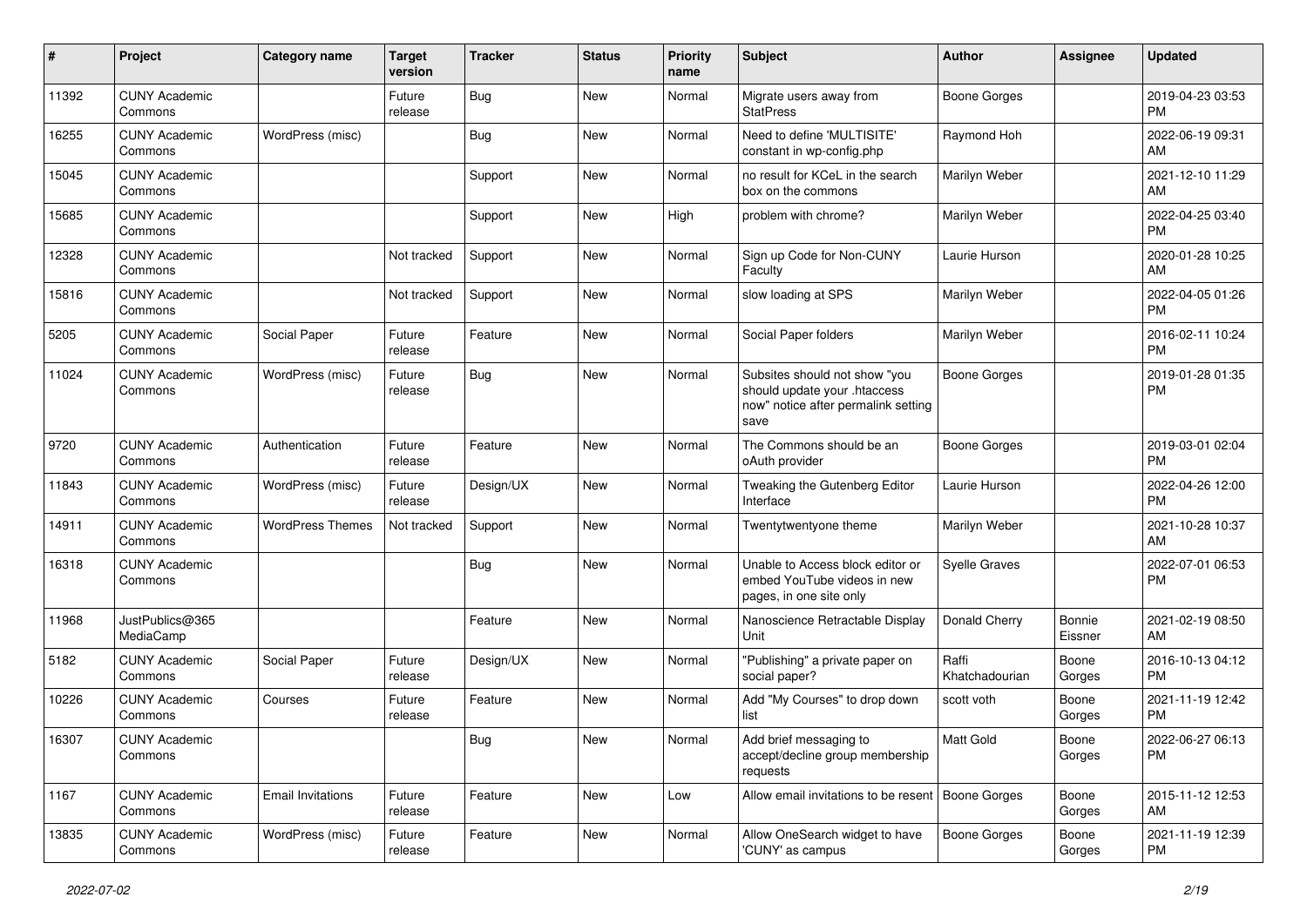| #     | Project                         | <b>Category name</b>       | <b>Target</b><br>version | Tracker   | <b>Status</b> | <b>Priority</b><br>name | <b>Subject</b>                                                                             | <b>Author</b>       | <b>Assignee</b> | <b>Updated</b>                |
|-------|---------------------------------|----------------------------|--------------------------|-----------|---------------|-------------------------|--------------------------------------------------------------------------------------------|---------------------|-----------------|-------------------------------|
| 13466 | <b>CUNY Academic</b><br>Commons | Cavalcade                  | Future<br>release        | Feature   | New           | Normal                  | Automated cleanup for duplicate<br>Cavalcade tasks                                         | <b>Boone Gorges</b> | Boone<br>Gorges | 2020-10-13 05:24<br>PM.       |
| 14309 | <b>CUNY Academic</b><br>Commons | Group Library              | Future<br>release        | Feature   | New           | Normal                  | Better handling of<br>bp group document file download<br>attempts when file is not present | <b>Boone Gorges</b> | Boone<br>Gorges | 2021-11-19 12:28<br><b>PM</b> |
| 1166  | <b>CUNY Academic</b><br>Commons | <b>Email Invitations</b>   | Future<br>release        | Feature   | New           | Low                     | Better organizational tools for Sent   Boone Gorges<br><b>Invites</b>                      |                     | Boone<br>Gorges | 2015-11-09 06:02<br><b>PM</b> |
| 12911 | <b>CUNY Academic</b><br>Commons |                            | Not tracked              | Feature   | New           | Normal                  | Block access to xmlrpc.php based<br>on User-Agent                                          | <b>Boone Gorges</b> | Boone<br>Gorges | 2020-06-09 05:12<br><b>PM</b> |
| 14184 | <b>CUNY Academic</b><br>Commons | Public Portfolio           | Future<br>release        | Feature   | New           | Normal                  | Centralized mechanism for storing<br>Campus affiliations                                   | <b>Boone Gorges</b> | Boone<br>Gorges | 2022-01-04 11:35<br>AM        |
| 13949 | <b>CUNY Academic</b><br>Commons |                            | Not tracked              | Bug       | New           | Normal                  | Continued debugging of runaway<br>MySQL connections                                        | Matt Gold           | Boone<br>Gorges | 2021-09-14 10:42<br>AM        |
| 2753  | <b>CUNY Academic</b><br>Commons | <b>Public Portfolio</b>    | Future<br>release        | Feature   | New           | Normal                  | Create actual actual tagification in<br>academic interests and other<br>fields             | Micki Kaufman       | Boone<br>Gorges | 2015-01-05 08:52<br>PM.       |
| 3615  | <b>CUNY Academic</b><br>Commons | Redmine                    | Not tracked              | Feature   | New           | Low                     | Create Redmine issues via email                                                            | Dominic Giglio      | Boone<br>Gorges | 2017-11-16 11:36<br>AM.       |
| 14987 | <b>CUNY Academic</b><br>Commons | <b>WordPress Plugins</b>   | Future<br>release        | Bug       | <b>New</b>    | Normal                  | Elementor update causes<br>database freeze-up                                              | Boone Gorges        | Boone<br>Gorges | 2021-11-29 12:02<br><b>PM</b> |
| 4592  | <b>CUNY Academic</b><br>Commons | Events                     | Future<br>release        | Design/UX | <b>New</b>    | Normal                  | Event Creation - Venue Dropdown<br>Slow                                                    | Samantha Raddatz    | Boone<br>Gorges | 2015-09-14 04:56<br>PM.       |
| 8835  | <b>CUNY Academic</b><br>Commons | <b>Blogs (BuddyPress)</b>  | Future<br>release        | Feature   | <b>New</b>    | Normal                  | Extend cuny.is shortlinks to sites                                                         | Luke Waltzer        | Boone<br>Gorges | 2022-04-26 11:59<br>AM        |
| 15210 | <b>CUNY Academic</b><br>Commons | Analytics                  | Not tracked              | Design/UX | New           | Normal                  | Google Analytics improvements                                                              | Colin McDonald      | Boone<br>Gorges | 2022-05-24 10:47<br>AM        |
| 4481  | <b>CUNY Academic</b><br>Commons | Events                     | Future<br>release        | Feature   | New           | Normal                  | Group admins/mods should have<br>the ability to unlink an event from<br>the group          | Boone Gorges        | Boone<br>Gorges | 2017-04-24 03:53<br>PM.       |
| 3048  | <b>CUNY Academic</b><br>Commons | <b>Public Portfolio</b>    | Future<br>release        | Feature   | New           | Low                     | Images for rich text profile fields                                                        | Boone Gorges        | Boone<br>Gorges | 2014-02-19 12:56<br>PM.       |
| 12042 | <b>CUNY Academic</b><br>Commons | <b>Email Notifications</b> | Future<br>release        | Feature   | New           | Normal                  | Improved error logging for BPGES<br>send queue                                             | Boone Gorges        | Boone<br>Gorges | 2021-11-19 12:25<br><b>PM</b> |
| 12091 | <b>CUNY Academic</b><br>Commons | Group Files                | Future<br>release        | Feature   | New           | Normal                  | Improved pre-upload file validation   Boone Gorges<br>for bp-group-documents               |                     | Boone<br>Gorges | 2019-11-14 01:21<br>PM.       |
| 13370 | <b>CUNY Academic</b><br>Commons | Group Library              | Future<br>release        | Feature   | New           | Normal                  | Library bulk deletion and folder<br>editing                                                | Colin McDonald      | Boone<br>Gorges | 2020-10-13 10:41<br>AM        |
| 11531 | <b>CUNY Academic</b><br>Commons | Events                     | Future<br>release        | Feature   | New           | Normal                  | Main Events calendar should<br>include non-public events that<br>user has access to        | scott voth          | Boone<br>Gorges | 2019-06-11 10:00<br>AM        |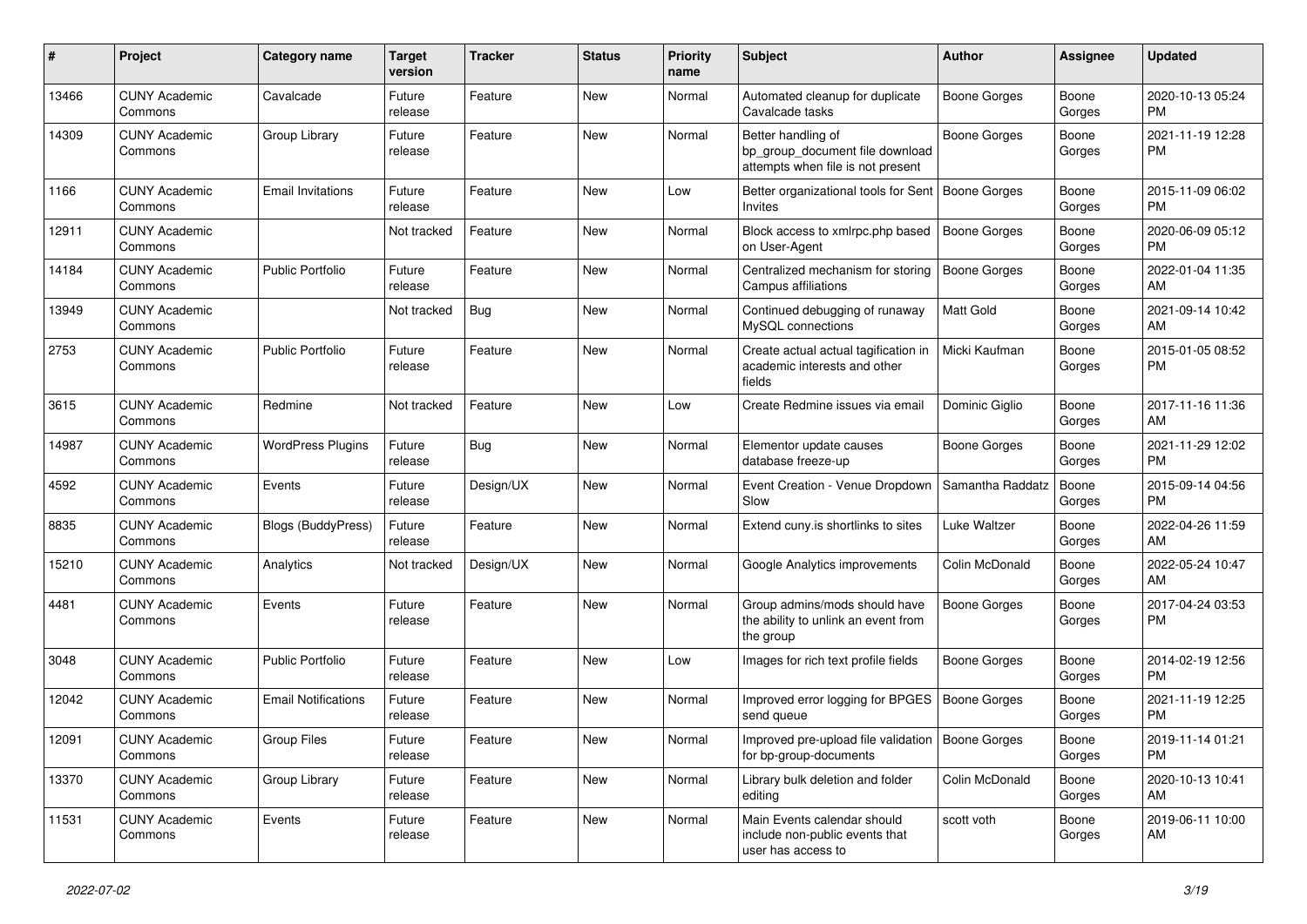| #     | Project                         | <b>Category name</b>           | <b>Target</b><br>version | <b>Tracker</b> | <b>Status</b> | <b>Priority</b><br>name | Subject                                                                                   | Author         | <b>Assignee</b>   | <b>Updated</b>                |
|-------|---------------------------------|--------------------------------|--------------------------|----------------|---------------|-------------------------|-------------------------------------------------------------------------------------------|----------------|-------------------|-------------------------------|
| 6389  | <b>CUNY Academic</b><br>Commons | <b>BuddyPress Docs</b>         | Future<br>release        | Feature        | New           | Low                     | Make Discussion Area Visible<br>When Editing a Doc                                        | Luke Waltzer   | Boone<br>Gorges   | 2016-10-21 04:16<br><b>PM</b> |
| 10794 | <b>CUNY Academic</b><br>Commons | Performance                    | Not tracked              | Bug            | New           | Normal                  | Memcached connection<br>occasionally breaks                                               | Boone Gorges   | Boone<br>Gorges   | 2018-12-06 03:30<br><b>PM</b> |
| 3580  | <b>CUNY Academic</b><br>Commons | Group Blogs                    | Future<br>release        | Feature        | New           | Normal                  | Multiple blogs per group                                                                  | Boone Gorges   | Boone<br>Gorges   | 2018-02-20 02:02<br>PM        |
| 15883 | <b>CUNY Academic</b><br>Commons |                                | 2.1.0                    | Feature        | New           | Normal                  | Release BPGES update                                                                      | Boone Gorges   | Boone<br>Gorges   | 2022-05-26 10:39<br>AM        |
| 16199 | <b>CUNY Academic</b><br>Commons | <b>Directories</b>             | 2.0.3                    | Bug            | New           | Normal                  | Removed "Semester" Filter from<br><b>Courses Directory</b>                                | Laurie Hurson  | Boone<br>Gorges   | 2022-06-29 11:32<br>AM        |
| 11496 | <b>CUNY Academic</b><br>Commons | <b>Public Portfolio</b>        | 1.15.2                   | Support        | New           | Normal                  | Replace Twitter Icon on Member<br>Portfolio page                                          | scott voth     | Boone<br>Gorges   | 2019-06-06 01:03<br><b>PM</b> |
| 5052  | <b>CUNY Academic</b><br>Commons | Social Paper                   | Future<br>release        | Feature        | New           | Low                     | Sentence by sentence or line by<br>line comments (SP suggestion #3)                       | Marilyn Weber  | Boone<br>Gorges   | 2016-02-11 10:24<br><b>PM</b> |
| 12438 | <b>CUNY Academic</b><br>Commons | Courses                        | Not tracked              | Bug            | New           | Normal                  | Site appearing twice                                                                      | Laurie Hurson  | Boone<br>Gorges   | 2020-02-18 01:34<br>PM        |
| 15767 | <b>CUNY Academic</b><br>Commons | WordPress (misc)               |                          | Support        | New           | Normal                  | Site loading slowly                                                                       | scott voth     | Boone<br>Gorges   | 2022-04-04 08:56<br><b>PM</b> |
| 7022  | <b>CUNY Academic</b><br>Commons | Announcements                  | Future<br>release        | Bug            | New           | Normal                  | Sitewide announcements should<br>be displayed on, and dismissable<br>from, mapped domains | Boone Gorges   | Boone<br>Gorges   | 2018-03-22 10:18<br>AM        |
| 7981  | <b>CUNY Academic</b><br>Commons | Social Paper                   | Future<br>release        | <b>Bug</b>     | New           | Normal                  | Social Paper comments should<br>not go to spam                                            | Luke Waltzer   | Boone<br>Gorges   | 2018-04-16 03:52<br><b>PM</b> |
| 7663  | <b>CUNY Academic</b><br>Commons | Social Paper                   | Future<br>release        | Bug            | New           | Normal                  | Social Paper notifications not<br>formatted correctly on secondary<br>sites               | Boone Gorges   | Boone<br>Gorges   | 2018-04-16 03:52<br>PM        |
| 14908 | <b>CUNY Academic</b><br>Commons | Performance                    |                          | Bug            | New           | Normal                  | Stale object cache on cdev                                                                | Raymond Hoh    | Boone<br>Gorges   | 2021-12-07 09:45<br>AM        |
| 9926  | <b>CUNY Academic</b><br>Commons | <b>WordPress Plugins</b>       | Future<br>release        | <b>Bug</b>     | New           | Normal                  | twitter-mentions-as-comments<br>cron jobs can run long                                    | Boone Gorges   | Boone<br>Gorges   | 2018-10-24 12:34<br><b>PM</b> |
| 3059  | <b>CUNY Academic</b><br>Commons | Group Forums                   | Future<br>release        | Design/UX      | New           | Normal                  | Forum Post Permissable Content<br><b>Explanatory Text</b>                                 | Chris Stein    | Chris Stein       | 2015-04-02 11:27<br>AM        |
| 10354 | <b>CUNY Academic</b><br>Commons | <b>Public Portfolio</b>        | Future<br>release        | Feature        | New           | Normal                  | Opt out of Having a Profile Page                                                          | scott voth     | Chris Stein       | 2020-05-12 10:43<br>AM        |
| 13199 | <b>CUNY Academic</b><br>Commons | Group Forums                   | Future<br>release        | Feature        | New           | Normal                  | Favoring Groups over bbPress<br>plugin                                                    | Colin McDonald | Colin<br>McDonald | 2021-11-19 12:28<br>PM        |
| 13331 | <b>CUNY Academic</b><br>Commons | Site cloning                   | Future<br>release        | Bug            | New           | Normal                  | Combine Site Template and Clone   Boone Gorges<br>operations                              |                | Jeremy Felt       | 2021-11-19 12:39<br><b>PM</b> |
| 13891 | <b>CUNY Academic</b><br>Commons | Internal Tools and<br>Workflow | 2.1.0                    | Feature        | New           | Normal                  | Migrate automated linting to<br>GitHub Actions                                            | Boone Gorges   | Jeremy Felt       | 2022-06-29 11:13<br>AM        |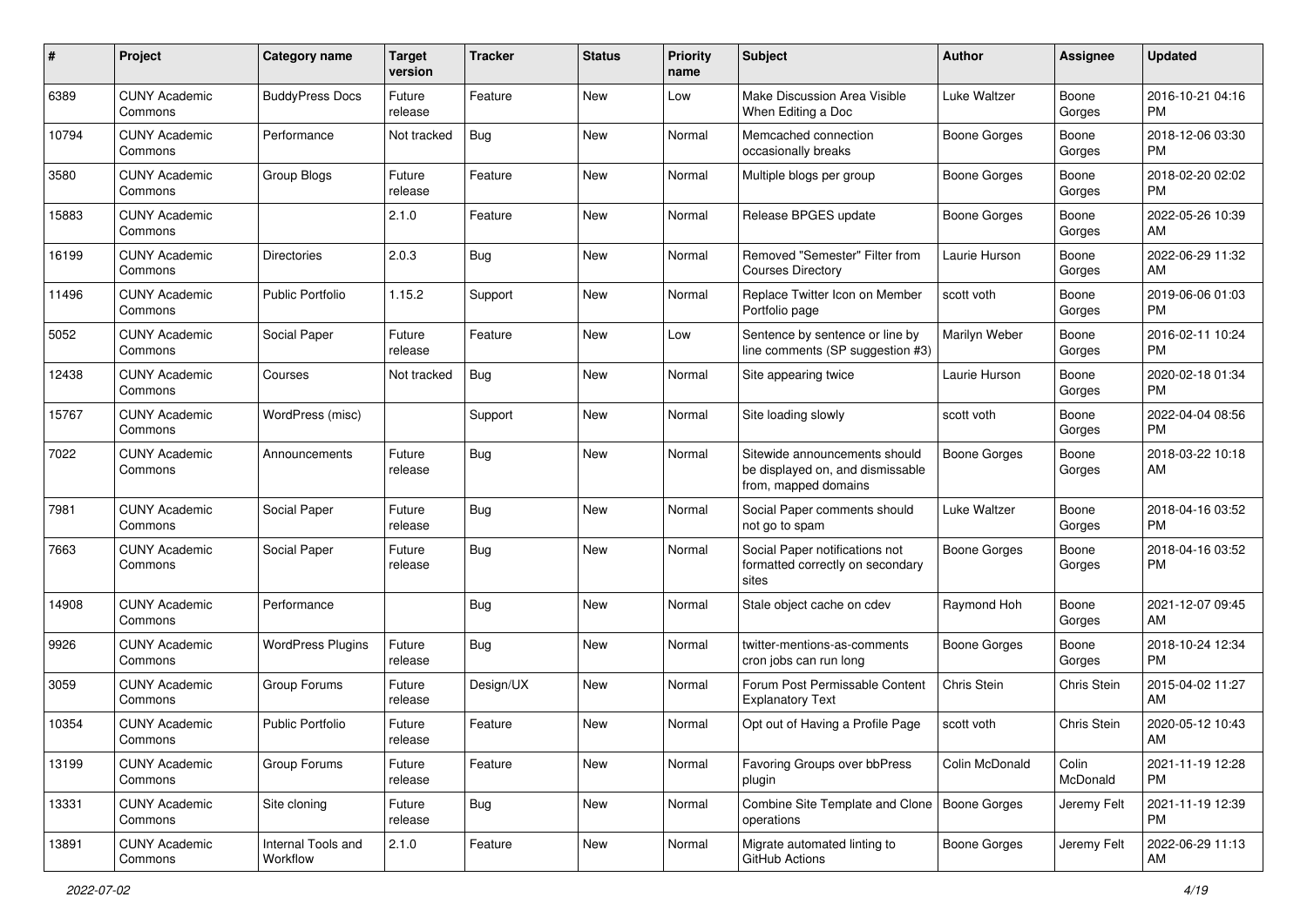| #     | <b>Project</b>                  | Category name                  | <b>Target</b><br>version | <b>Tracker</b> | <b>Status</b> | Priority<br>name | <b>Subject</b>                                                               | <b>Author</b>           | Assignee           | <b>Updated</b>                |
|-------|---------------------------------|--------------------------------|--------------------------|----------------|---------------|------------------|------------------------------------------------------------------------------|-------------------------|--------------------|-------------------------------|
| 15194 | <b>CUNY Academic</b><br>Commons | Internal Tools and<br>Workflow | 2.1.0                    | Feature        | New           | Normal           | PHPCS sniff for un-restored<br>switch_to_blog() calls                        | Boone Gorges            | Jeremy Felt        | 2022-05-26 10:45<br>AM        |
| 11879 | <b>CUNY Academic</b><br>Commons |                                | Not tracked              | Bug            | New           | Normal           | Hypothesis comments appearing<br>on multiple, different pdfs across<br>blogs | Laurie Hurson           | Laurie Hurson      | 2019-09-19 02:39<br><b>PM</b> |
| 14475 | <b>CUNY Academic</b><br>Commons |                                | Not tracked              | Publicity      | <b>New</b>    | Normal           | OER Showcase Page                                                            | Laurie Hurson           | Laurie Hurson      | 2021-09-14 10:46<br>AM        |
| 6078  | <b>CUNY Academic</b><br>Commons | <b>Blogs (BuddyPress)</b>      | Future<br>release        | Feature        | <b>New</b>    | Normal           | <b>Explore Adding Network Blog</b><br>Metadata Plugin                        | Luke Waltzer            | Luke Waltzer       | 2016-10-11 10:29<br><b>PM</b> |
| 8211  | <b>CUNY Academic</b><br>Commons | <b>WordPress Themes</b>        | Future<br>release        | Feature        | New           | Normal           | Theme Suggestions: Material<br>Design-Inspired Themes                        | Margaret Galvan         | Margaret<br>Galvan | 2017-08-07 02:48<br><b>PM</b> |
| 12392 | <b>CUNY Academic</b><br>Commons | Help/Codex                     | Not tracked              | Documentation  | <b>New</b>    | Normal           | <b>Updates to Common Commons</b><br>Questions on Help Page                   | scott voth              | Margaret<br>Galvan | 2020-02-11 10:53<br>AM        |
| 3509  | <b>CUNY Academic</b><br>Commons | Publicity                      | 1.7                      | Publicity      | <b>New</b>    | Normal           | Create 1.7 digital signage imagery                                           | Micki Kaufman           | Marilyn<br>Weber   | 2014-10-01 12:40<br><b>PM</b> |
| 12382 | <b>CUNY Academic</b><br>Commons | Membership                     | Not tracked              | Support        | New           | Normal           | Email request change                                                         | Marilyn Weber           | Marilyn<br>Weber   | 2020-02-06 12:56<br><b>PM</b> |
| 9420  | <b>CUNY Academic</b><br>Commons | cuny.is                        | Not tracked              | Feature        | <b>New</b>    | Normal           | Request for http://cuny.is/streams                                           | Raffi<br>Khatchadourian | Marilyn<br>Weber   | 2018-04-02 10:08<br>AM        |
| 4225  | <b>CUNY Academic</b><br>Commons | <b>DiRT</b> Integration        | Future<br>release        | Design/UX      | <b>New</b>    | Normal           | Add information to DIRT page (in<br>Create a Group)                          | Samantha Raddatz        | Matt Gold          | 2015-06-26 03:14<br><b>PM</b> |
| 3657  | <b>CUNY Academic</b><br>Commons | WordPress (misc)               | Not tracked              | Feature        | New           | Normal           | Create alert for GC email<br>addresses                                       | <b>Matt Gold</b>        | Matt Gold          | 2016-04-14 11:29<br><b>PM</b> |
| 8498  | <b>CUNY Academic</b><br>Commons | <b>WordPress Plugins</b>       | Future<br>release        | Feature        | New           | Low              | <b>Gravity Forms Email Users</b>                                             | Raffi<br>Khatchadourian | Matt Gold          | 2017-10-13 12:58<br><b>PM</b> |
| 10839 | <b>CUNY Academic</b><br>Commons | About page                     | Not tracked              | Support        | <b>New</b>    | Normal           | <b>Mission Statement Needs</b><br>Revision                                   | scott voth              | Matt Gold          | 2018-12-26 10:58<br>AM        |
| 4972  | <b>CUNY Academic</b><br>Commons | Analytics                      | Not tracked              | Bug            | New           | Normal           | <b>Newsletter Analytics</b>                                                  | Stephen Real            | Matt Gold          | 2015-12-09 12:54<br><b>PM</b> |
| 8607  | <b>CUNY Academic</b><br>Commons |                                | Not tracked              | Support        | New           | Normal           | Paypal?                                                                      | Marilyn Weber           | Matt Gold          | 2018-05-15 01:37<br><b>PM</b> |
| 11545 | <b>CUNY Academic</b><br>Commons | <b>WordPress Plugins</b>       | Not tracked              | Support        | <b>New</b>    | Normal           | <b>Twitter searches in WordPress</b>                                         | Gina Cherry             | Matt Gold          | 2019-09-23 01:03<br><b>PM</b> |
| 3691  | <b>CUNY Academic</b><br>Commons | <b>WordPress Plugins</b>       | Future<br>release        | Bug            | <b>New</b>    | Normal           | <b>WPMU Domain Mapping</b><br>Debugging on cdev                              | Raymond Hoh             | Matt Gold          | 2014-12-12 09:04<br>AM        |
| 3506  | <b>CUNY Academic</b><br>Commons | Publicity                      | 1.7                      | Publicity      | New           | Normal           | Prepare 1.7 email messaging                                                  | Micki Kaufman           | Micki<br>Kaufman   | 2014-10-01 12:36<br><b>PM</b> |
| 7624  | <b>CUNY Academic</b><br>Commons | BuddyPress (misc)              | Future<br>release        | Design/UX      | <b>New</b>    | Normal           | <b>BP Notifications</b>                                                      | Luke Waltzer            | Paige Dupont       | 2017-02-08 10:43<br><b>PM</b> |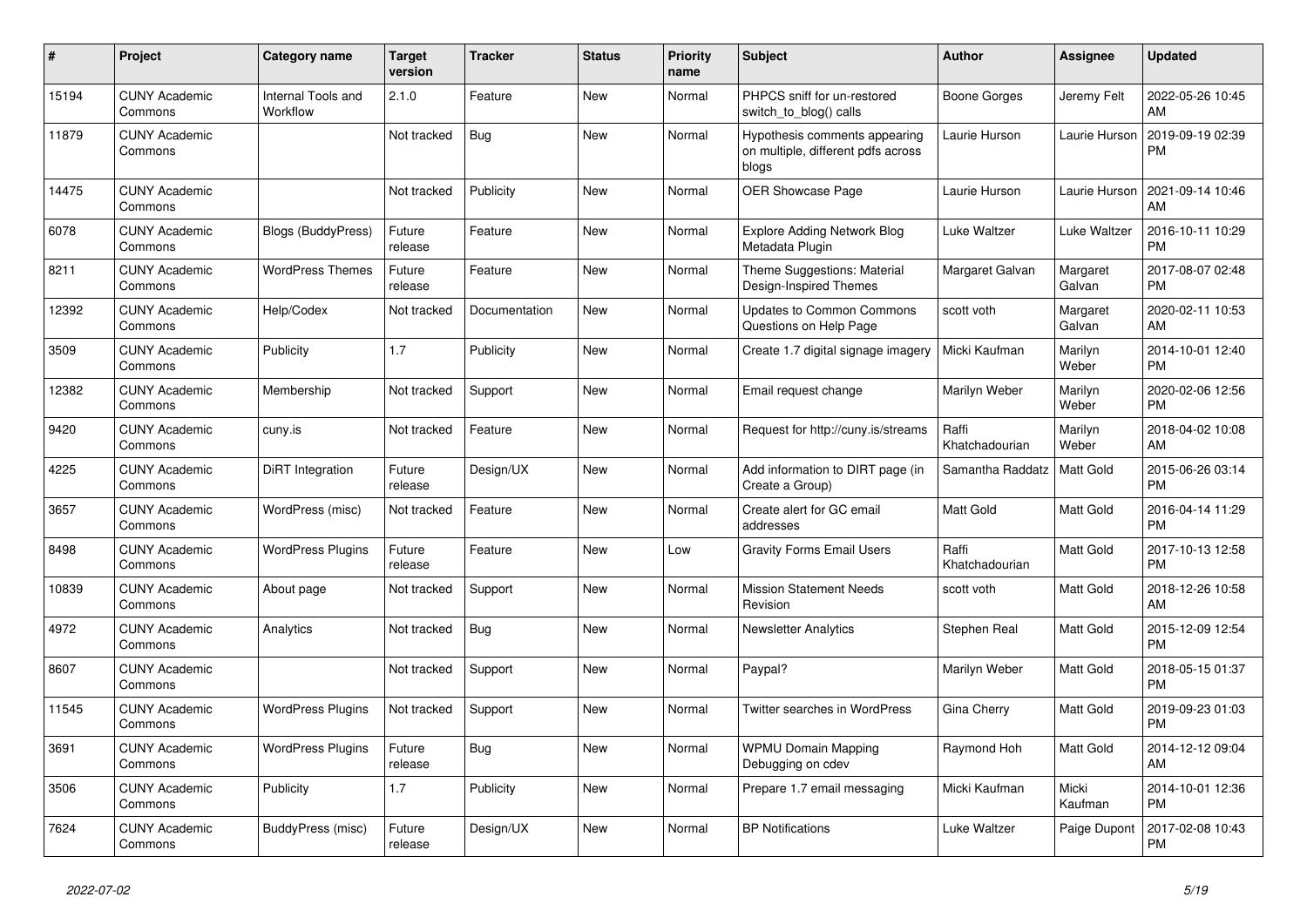| #     | Project                         | Category name            | <b>Target</b><br>version | <b>Tracker</b> | <b>Status</b> | Priority<br>name | <b>Subject</b>                                                                                                                                        | Author                      | <b>Assignee</b>     | <b>Updated</b>                |
|-------|---------------------------------|--------------------------|--------------------------|----------------|---------------|------------------|-------------------------------------------------------------------------------------------------------------------------------------------------------|-----------------------------|---------------------|-------------------------------|
| 11393 | <b>CUNY Academic</b><br>Commons |                          | Not tracked              | Publicity      | <b>New</b>    | Normal           | After 1.15 release, ceate a hero<br>slide and post about adding a site<br>to a group                                                                  | scott voth                  | Patrick<br>Sweeney  | 2019-05-14 10:32<br>AM        |
| 9729  | <b>CUNY Academic</b><br>Commons | <b>SEO</b>               | Not tracked              | Support        | <b>New</b>    | Normal           | 503 Errors showing on<br>newlaborforum.cuny.edu                                                                                                       | Diane Krauthamer            | Raymond<br>Hoh      | 2018-05-22 04:48<br><b>PM</b> |
| 11243 | <b>CUNY Academic</b><br>Commons | BuddyPress (misc)        | Future<br>release        | Bug            | New           | Normal           | Audit bp-custom.php                                                                                                                                   | Raymond Hoh                 | Raymond<br>Hoh      | 2022-04-26 11:59<br>AM        |
| 6749  | <b>CUNY Academic</b><br>Commons | Events                   | Future<br>release        | Bug            | <b>New</b>    | Low              | BPEO iCal request can trigger<br>very large number of DB queries                                                                                      | <b>Boone Gorges</b>         | Raymond<br>Hoh      | 2016-11-15 10:09<br><b>PM</b> |
| 11624 | <b>CUNY Academic</b><br>Commons | WordPress (misc)         | Not tracked              | Support        | <b>New</b>    | Normal           | Change pages into posts or swap<br>database for a Commons site?                                                                                       | Stephen Klein               | Raymond<br>Hoh      | 2019-07-09 11:04<br>AM        |
| 9346  | <b>CUNY Academic</b><br>Commons | WordPress (misc)         | Not tracked              | Bug            | <b>New</b>    | Normal           | Clone cetls.bmcc.cuny.edu for<br>development                                                                                                          | Owen Roberts                | Raymond<br>Hoh      | 2018-03-06 05:35<br><b>PM</b> |
| 13430 | <b>CUNY Academic</b><br>Commons | Reply By Email           | Not tracked              | Bug            | New           | Normal           | Delay in RBE                                                                                                                                          | Luke Waltzer                | Raymond<br>Hoh      | 2020-10-13 11:16<br>AM        |
| 7928  | <b>CUNY Academic</b><br>Commons | Group Forums             | Not tracked              | Bug            | <b>New</b>    | Normal           | Duplicate Forum post                                                                                                                                  | Luke Waltzer                | Raymond<br>Hoh      | 2017-04-11 09:27<br><b>PM</b> |
| 13457 | <b>CUNY Academic</b><br>Commons | Group Forums             | 2.0.3                    | Bug            | <b>New</b>    | High             | Forum post not sending<br>notifications                                                                                                               | Filipa Calado               | Raymond<br>Hoh      | 2022-06-29 11:32<br>AM        |
| 13358 | <b>CUNY Academic</b><br>Commons | Group Forums             | Future<br>release        | Feature        | New           | Normal           | Improved UI for group forum<br>threading settings                                                                                                     | <b>Boone Gorges</b>         | Raymond<br>Hoh      | 2021-11-19 12:27<br><b>PM</b> |
| 14496 | <b>CUNY Academic</b><br>Commons | Domain Mapping           | Future<br>release        | Bug            | New           | Normal           | Mapped domain SSO uses<br>third-party cookies                                                                                                         | Raymond Hoh                 | Raymond<br>Hoh      | 2021-05-24 04:03<br><b>PM</b> |
| 4535  | <b>CUNY Academic</b><br>Commons | My Commons               | Future<br>release        | Bug            | <b>New</b>    | Low              | My Commons filter issue                                                                                                                               | scott voth                  | Raymond<br>Hoh      | 2015-09-01 11:17<br>AM        |
| 13286 | <b>CUNY Academic</b><br>Commons |                          | Not tracked              | Support        | <b>New</b>    | Normal           | problem connecting with<br>WordPress app                                                                                                              | Marilyn Weber               | Raymond<br>Hoh      | 2020-09-08 11:16<br>AM        |
| 5282  | <b>CUNY Academic</b><br>Commons | Social Paper             | Future<br>release        | <b>Bug</b>     | New           | Normal           | Replying via email directs to paper<br>but not individual comment.                                                                                    | Marilyn Weber               | Raymond<br>Hoh      | 2016-03-02 01:48<br><b>PM</b> |
| 16319 | <b>CUNY Academic</b><br>Commons | <b>WordPress Plugins</b> | 2.0.3                    | <b>Bug</b>     | New           | Normal           | Request for Events Calendar Pro<br>5.14.2 update                                                                                                      | Raymond Hoh                 | Raymond<br>Hoh      | 2022-07-01 04:16<br><b>PM</b> |
| 16177 | <b>CUNY Academic</b><br>Commons | Reply By Email           |                          | Bug            | <b>New</b>    | Normal           | Switch to Inbound mode for RBE                                                                                                                        | Raymond Hoh                 | Raymond<br>Hoh      | 2022-05-30 04:32<br><b>PM</b> |
| 4226  | <b>CUNY Academic</b><br>Commons | <b>BuddyPress Docs</b>   | Future<br>release        | Design/UX      | New           | Normal           | Add option to connect a Doc with<br>a Group                                                                                                           | Samantha Raddatz   Samantha | Raddatz             | 2015-09-09 04:08<br><b>PM</b> |
| 5058  | <b>CUNY Academic</b><br>Commons | Social Paper             | Future<br>release        | Feature        | New           | Low              | Can there be a clearer signal that<br>even when comments have<br>already been made you add<br>comments by clicking on the side?<br>(SP suggestion #5) | Marilyn Weber               | Samantha<br>Raddatz | 2016-02-11 10:24<br><b>PM</b> |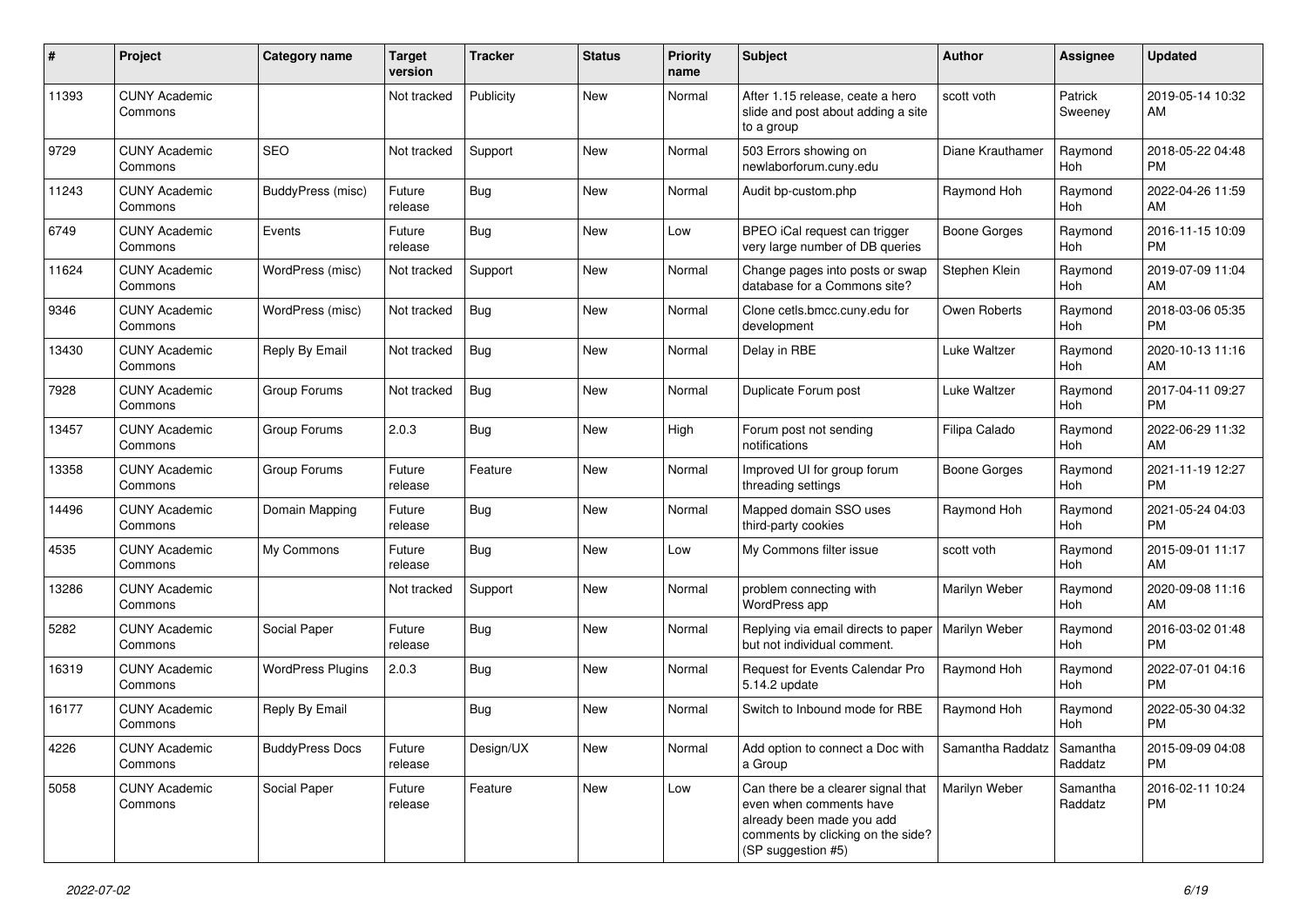| #     | <b>Project</b>                  | Category name               | <b>Target</b><br>version | <b>Tracker</b> | <b>Status</b> | <b>Priority</b><br>name | <b>Subject</b>                                                                                                                               | <b>Author</b>           | Assignee            | <b>Updated</b>                |
|-------|---------------------------------|-----------------------------|--------------------------|----------------|---------------|-------------------------|----------------------------------------------------------------------------------------------------------------------------------------------|-------------------------|---------------------|-------------------------------|
| 5183  | <b>CUNY Academic</b><br>Commons | Social Paper                | Future<br>release        | Design/UX      | <b>New</b>    | Normal                  | Creating a new paper when<br>viewing an existing paper                                                                                       | Raffi<br>Khatchadourian | Samantha<br>Raddatz | 2016-02-02 12:09<br><b>PM</b> |
| 4253  | <b>CUNY Academic</b><br>Commons | Public Portfolio            | Future<br>release        | Design/UX      | <b>New</b>    | Normal                  | Encourage users to add portfolio<br>content                                                                                                  | Samantha Raddatz        | Samantha<br>Raddatz | 2015-07-07 11:32<br>AM        |
| 5397  | <b>CUNY Academic</b><br>Commons | Social Paper                | Future<br>release        | Feature        | <b>New</b>    | Normal                  | frustrating to have to<br>enable/disable in SP                                                                                               | Marilyn Weber           | Samantha<br>Raddatz | 2016-04-20 03:39<br><b>PM</b> |
| 308   | <b>CUNY Academic</b><br>Commons | Registration                | Future<br>release        | Feature        | <b>New</b>    | Normal                  | Group recommendations for<br>signup process                                                                                                  | Boone Gorges            | Samantha<br>Raddatz | 2015-11-09 05:07<br><b>PM</b> |
| 5050  | <b>CUNY Academic</b><br>Commons | Social Paper                | Future<br>release        | Feature        | New           | Low                     | Making comments visible in SP<br>editing mode (SP suggestion #1)                                                                             | Marilyn Weber           | Samantha<br>Raddatz | 2019-09-17 11:10<br><b>PM</b> |
| 4622  | <b>CUNY Academic</b><br>Commons | Public Portfolio            | Future<br>release        | Design/UX      | New           | Normal                  | <b>Profile Visibility Settings</b>                                                                                                           | Samantha Raddatz        | Samantha<br>Raddatz | 2015-09-21 12:18<br><b>PM</b> |
| 5053  | <b>CUNY Academic</b><br>Commons | Social Paper                | Future<br>release        | Feature        | New           | Low                     | Scrollable menu to add readers<br>(SP suggestion #4)                                                                                         | Marilyn Weber           | Samantha<br>Raddatz | 2016-04-21 05:21<br><b>PM</b> |
| 5298  | <b>CUNY Academic</b><br>Commons |                             | Not tracked              | Publicity      | <b>New</b>    | Normal                  | Survey Pop-Up Text                                                                                                                           | Samantha Raddatz        | Samantha<br>Raddatz | 2016-03-22 12:27<br><b>PM</b> |
| 10439 | <b>CUNY Academic</b><br>Commons | Design                      | 2.1.0                    | Design/UX      | <b>New</b>    | Normal                  | Create Style Guide for Commons                                                                                                               | Sonja Leix              | Sara Cannon         | 2022-06-28 01:43<br><b>PM</b> |
| 10580 | <b>CUNY Academic</b><br>Commons | Information<br>Architecture | Future<br>release        | Design/UX      | <b>New</b>    | Normal                  | Primary nav item review                                                                                                                      | Boone Gorges            | Sara Cannon         | 2022-06-28 01:29<br><b>PM</b> |
| 4222  | <b>CUNY Academic</b><br>Commons | User Experience             | Future<br>release        | Design/UX      | New           | Normal                  | Add information to 'Delete<br>Account' page                                                                                                  | Samantha Raddatz        | scott voth          | 2015-06-26 11:35<br>AM        |
| 14394 | <b>CUNY Academic</b><br>Commons |                             | Not tracked              | Feature        | New           | Normal                  | Commons News Site - redesign                                                                                                                 | scott voth              | scott voth          | 2021-09-14 10:46<br>AM        |
| 14787 | <b>CUNY Academic</b><br>Commons | Plugin Packages             | Future<br>release        | Feature        | New           | Normal                  | Creating a "Design" plugin<br>package                                                                                                        | Laurie Hurson           | scott voth          | 2022-04-27 04:56<br><b>PM</b> |
| 9908  | <b>CUNY Academic</b><br>Commons |                             | Not tracked              | Feature        | <b>New</b>    | Normal                  | Is it possible to send email<br>updates to users (or an email<br>address not on the list) for only a<br>single page AFTER being<br>prompted? | Michael Shields         | scott voth          | 2018-06-11 01:34<br><b>PM</b> |
| 3565  | <b>CUNY Academic</b><br>Commons | My Commons                  | Not tracked              | Documentation  | New           | Normal                  | Load Newest inconsistencies                                                                                                                  | Chris Stein             | scott voth          | 2015-11-09 01:16<br><b>PM</b> |
| 11883 | <b>CUNY Academic</b><br>Commons | Help/Codex                  | Not tracked              | Support        | New           | Normal                  | Need Embedding Help Page<br>Update (Tableau)                                                                                                 | Anthony Wheeler         | scott voth          | 2019-09-24 08:49<br>AM        |
| 12247 | <b>CUNY Academic</b><br>Commons | Publicity                   | Not tracked              | Support        | <b>New</b>    | Normal                  | <b>Screenshot of First Commons</b><br>Homepage                                                                                               | scott voth              | scott voth          | 2020-01-14 12:08<br><b>PM</b> |
| 11789 | <b>CUNY Academic</b><br>Commons | Courses                     | Future<br>release        | Feature        | <b>New</b>    | Normal                  | Ability to remove item from<br>Courses list                                                                                                  | Laurie Hurson           | Sonja Leix          | 2019-09-24 12:28<br><b>PM</b> |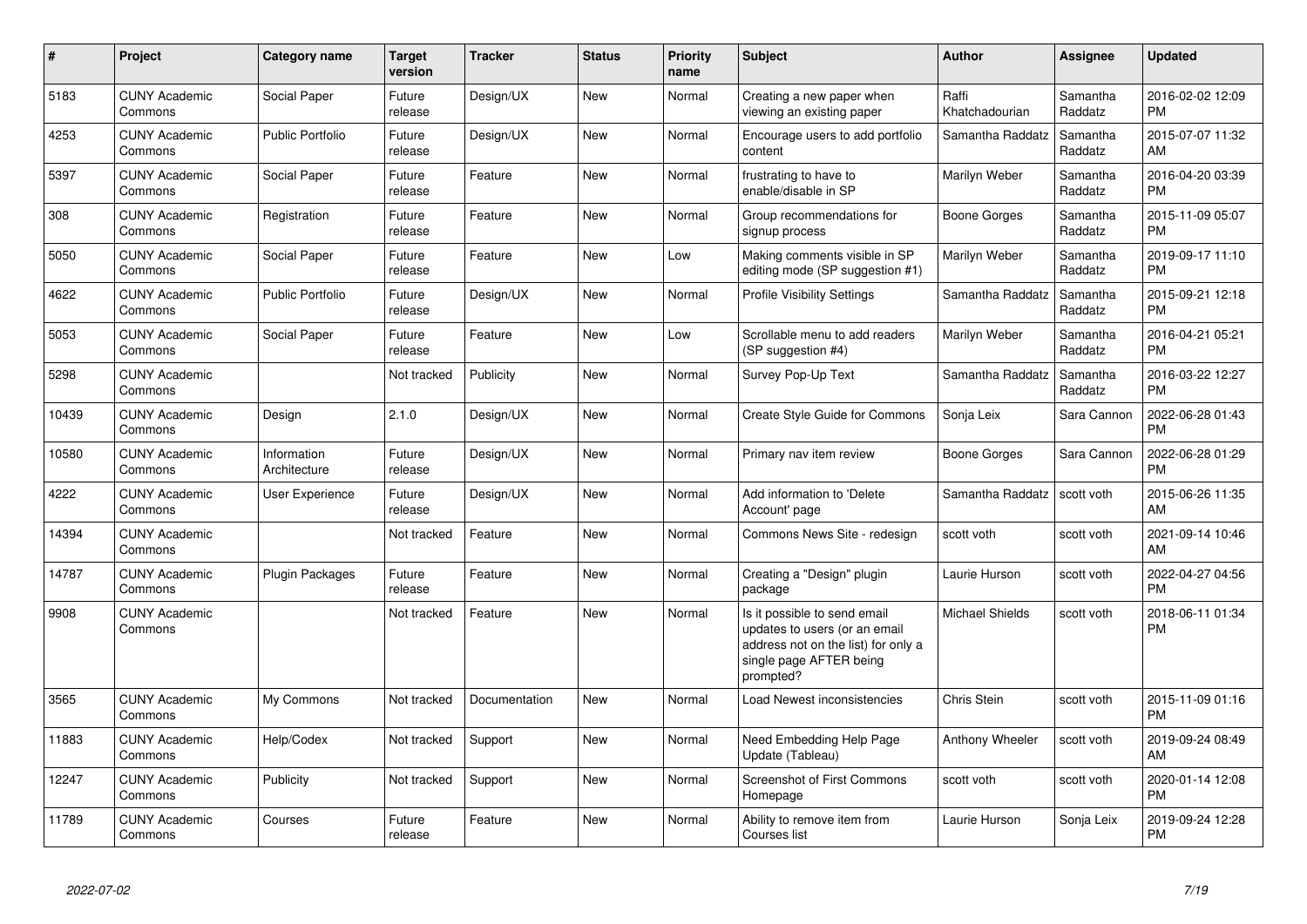| $\#$  | Project                               | <b>Category name</b>     | <b>Target</b><br>version | <b>Tracker</b> | <b>Status</b> | <b>Priority</b><br>name | <b>Subject</b>                                                                             | <b>Author</b>           | Assignee            | <b>Updated</b>                |
|-------|---------------------------------------|--------------------------|--------------------------|----------------|---------------|-------------------------|--------------------------------------------------------------------------------------------|-------------------------|---------------------|-------------------------------|
| 4635  | <b>CUNY Academic</b><br>Commons       | Authentication           | Future<br>release        | Feature        | <b>New</b>    | Normal                  | Allow non-WP authentication                                                                | Boone Gorges            | Sonja Leix          | 2019-03-01 02:05<br><b>PM</b> |
| 11834 | <b>CUNY Academic</b><br>Commons       | <b>Group Files</b>       | Future<br>release        | Feature        | <b>New</b>    | Normal                  | Improved tools for managing<br>group file folders                                          | Boone Gorges            | Sonja Leix          | 2019-09-06 03:55<br><b>PM</b> |
| 9643  | <b>CUNY Academic</b><br>Commons       | Publicity                | Not tracked              | Feature        | <b>New</b>    | Normal                  | Create a page on the Commons<br>for logos etc.                                             | Stephen Real            | Stephen Real        | 2018-04-24 10:53<br>AM        |
| 8440  | <b>CUNY Academic</b><br>Commons       | Onboarding               | Not tracked              | <b>Bug</b>     | <b>New</b>    | Normal                  | Create Test Email Accounts for<br><b>Onboarding Project</b>                                | Stephen Real            | Stephen Real        | 2017-08-01 09:49<br><b>PM</b> |
| 6665  | <b>CUNY Academic</b><br>Commons       |                          | Not tracked              | Publicity      | New           | Normal                  | Dead Link in 1.10 announcement<br>post                                                     | Paige Dupont            | Stephen Real        | 2016-12-01 03:11<br><b>PM</b> |
| 5679  | <b>CUNY Academic</b><br>Commons       | Analytics                | Not tracked              | Feature        | New           | Normal                  | Logged In Users for GA                                                                     | <b>Valerie Townsend</b> | Valerie<br>Townsend | 2016-06-11 09:49<br>AM        |
| 11519 | <b>CUNY Academic</b><br>Commons       |                          | Not tracked              | Support        | Assigned      | Normal                  | comment option not appearing                                                               | Marilyn Weber           |                     | 2019-09-24 10:28<br>AM        |
| 12436 | <b>CUNY Academic</b><br>Commons       |                          | Not tracked              | <b>Bug</b>     | Assigned      | Normal                  | Nightly system downtime                                                                    | <b>Boone Gorges</b>     |                     | 2020-08-01 09:30<br>AM        |
| 2577  | <b>NYCDH Community</b><br><b>Site</b> |                          |                          | Feature        | Assigned      | Low                     | Investigate Potential to Add Links<br>to the Forum                                         | <b>Mark Newton</b>      | Alex Gil            | 2013-05-16 09:40<br><b>PM</b> |
| 9895  | <b>CUNY Academic</b><br>Commons       | Onboarding               | Future<br>release        | Feature        | Assigned      | Normal                  | Add "Accept Invitation"<br>link/button/function to Group<br>and/or Site invitation emails? | Luke Waltzer            | Boone<br>Gorges     | 2018-06-07 12:42<br><b>PM</b> |
| 3220  | <b>CUNY Academic</b><br>Commons       | <b>Public Portfolio</b>  | Future<br>release        | Feature        | Assigned      | Normal                  | Add indent/outdent option to<br>Formatting Buttons on Profile<br>Page                      | <b>Matt Gold</b>        | Boone<br>Gorges     | 2014-05-21 10:39<br><b>PM</b> |
| 2223  | <b>CUNY Academic</b><br>Commons       | <b>WordPress Plugins</b> | Future<br>release        | Feature        | Assigned      | Low                     | Add Participad to the CUNY<br><b>Academic Commons</b>                                      | <b>Matt Gold</b>        | Boone<br>Gorges     | 2014-09-17 10:03<br><b>PM</b> |
| 554   | <b>CUNY Academic</b><br>Commons       | BuddyPress (misc)        | Future<br>release        | Feature        | Assigned      | Normal                  | Add Trackback notifications to<br>site-wide activity feed                                  | Matt Gold               | Boone<br>Gorges     | 2015-11-09 06:19<br><b>PM</b> |
| 3308  | <b>CUNY Academic</b><br>Commons       | Group Invitations        | Future<br>release        | Feature        | Assigned      | Normal                  | Allow members to rescind group<br>invitations                                              | Matt Gold               | Boone<br>Gorges     | 2015-04-01 08:53<br><b>PM</b> |
| 1165  | <b>CUNY Academic</b><br>Commons       | <b>Email Invitations</b> | Future<br>release        | Feature        | Assigned      | Low                     | Allow saved lists of invitees under<br>Send Invites                                        | <b>Boone Gorges</b>     | Boone<br>Gorges     | 2015-11-09 06:03<br><b>PM</b> |
| 2523  | <b>CUNY Academic</b><br>Commons       | <b>BuddyPress Docs</b>   | Future<br>release        | Feature        | Assigned      | Normal                  | Allow Users to Upload Images to<br><b>BP</b> Docs                                          | Matt Gold               | Boone<br>Gorges     | 2015-11-09 06:14<br><b>PM</b> |
| 3193  | <b>CUNY Academic</b><br>Commons       | Group Forums             | Future<br>release        | Feature        | Assigned      | Normal                  | bbPress 2.x dynamic roles and<br><b>RBE</b>                                                | <b>Boone Gorges</b>     | Boone<br>Gorges     | 2014-09-30 01:30<br><b>PM</b> |
| 635   | <b>CUNY Academic</b><br>Commons       | BuddyPress (misc)        | Future<br>release        | Feature        | Assigned      | Normal                  | Big Blue Button -<br>Videoconferencing in Groups and<br><b>Blogs</b>                       | <b>Matt Gold</b>        | Boone<br>Gorges     | 2011-03-14 03:24<br><b>PM</b> |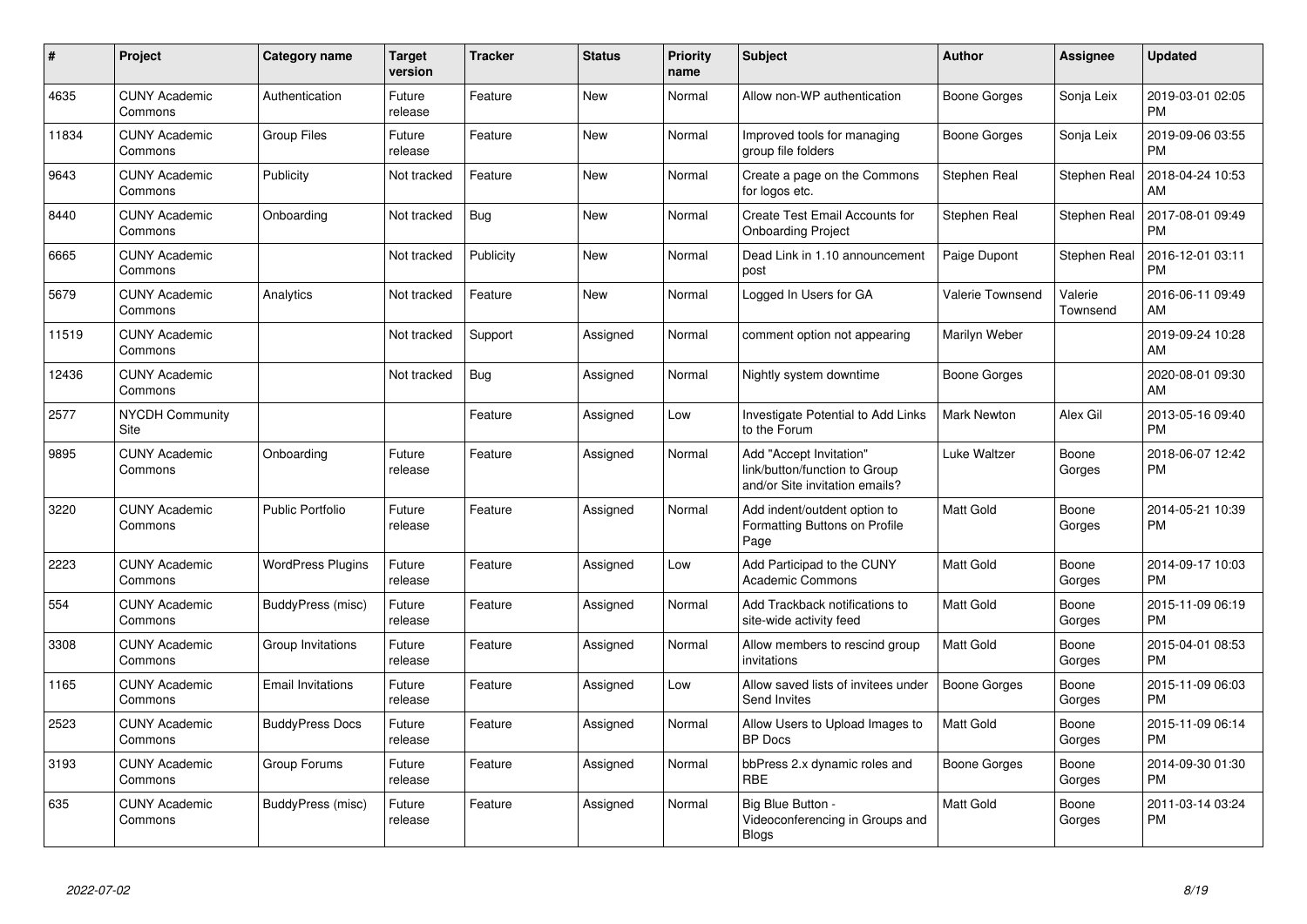| $\pmb{\#}$ | Project                         | <b>Category name</b>    | <b>Target</b><br>version | <b>Tracker</b> | <b>Status</b> | <b>Priority</b><br>name | <b>Subject</b>                                                                | <b>Author</b>       | <b>Assignee</b> | <b>Updated</b>                |
|------------|---------------------------------|-------------------------|--------------------------|----------------|---------------|-------------------------|-------------------------------------------------------------------------------|---------------------|-----------------|-------------------------------|
| 3042       | <b>CUNY Academic</b><br>Commons | <b>Public Portfolio</b> | Future<br>release        | Feature        | Assigned      | Normal                  | Browsing member interests                                                     | <b>Matt Gold</b>    | Boone<br>Gorges | 2015-03-21 09:04<br><b>PM</b> |
| 618        | <b>CUNY Academic</b><br>Commons | <b>BuddyPress Docs</b>  | Future<br>release        | Feature        | Assigned      | Normal                  | <b>BuddyPress Docs: export formats</b>                                        | <b>Boone Gorges</b> | Boone<br>Gorges | 2015-11-09 05:38<br><b>PM</b> |
| 1417       | <b>CUNY Academic</b><br>Commons | <b>BuddyPress Docs</b>  | Future<br>release        | Feature        | Assigned      | Low                     | Bulk actions for BuddyPress Docs                                              | Boone Gorges        | Boone<br>Gorges | 2016-10-17 10:41<br><b>PM</b> |
| 4980       | <b>CUNY Academic</b><br>Commons | Home Page               | Future<br>release        | Feature        | Assigned      | Normal                  | <b>CAC Featured Content -- Adding</b><br>Randomization                        | Matt Gold           | Boone<br>Gorges | 2016-12-12 03:01<br><b>PM</b> |
| 599        | <b>CUNY Academic</b><br>Commons | BuddyPress (misc)       | Future<br>release        | Feature        | Assigned      | Normal                  | Consider adding rating plugins for<br><b>BuddyPress/BBPress</b>               | <b>Matt Gold</b>    | Boone<br>Gorges | 2011-08-22 06:50<br><b>PM</b> |
| 4238       | <b>CUNY Academic</b><br>Commons | Events                  | Future<br>release        | Feature        | Assigned      | Normal                  | Copy Events to Other Groups?                                                  | Matt Gold           | Boone<br>Gorges | 2015-07-02 10:08<br>AM        |
| 3080       | <b>CUNY Academic</b><br>Commons | <b>Group Files</b>      | Future<br>release        | Feature        | Assigned      | Low                     | Create a system to keep track of<br>file changes                              | <b>Matt Gold</b>    | Boone<br>Gorges | 2014-02-26 10:04<br><b>PM</b> |
| 4053       | <b>CUNY Academic</b><br>Commons | Events                  | Future<br>release        | Feature        | Assigned      | Normal                  | Create new tab for past events                                                | Matt Gold           | Boone<br>Gorges | 2015-05-12 02:10<br><b>PM</b> |
| 287        | <b>CUNY Academic</b><br>Commons | WordPress (misc)        | Future<br>release        | Feature        | Assigned      | Normal                  | Create troubleshooting tool for<br>account sign-up                            | Matt Gold           | Boone<br>Gorges | 2015-11-09 06:17<br><b>PM</b> |
| 5696       | <b>CUNY Academic</b><br>Commons | Events                  | Future<br>release        | Feature        | Assigned      | Normal                  | Events Calendar - display options<br>calendar aggregation                     | <b>Matt Gold</b>    | Boone<br>Gorges | 2016-10-13 11:44<br>AM        |
| 500        | <b>CUNY Academic</b><br>Commons | BuddyPress (misc)       | Future<br>release        | Feature        | Assigned      | Normal                  | <b>Export Group Data</b>                                                      | <b>Matt Gold</b>    | Boone<br>Gorges | 2010-12-19 12:09<br><b>PM</b> |
| 2013       | <b>CUNY Academic</b><br>Commons | <b>Public Portfolio</b> | Future<br>release        | Feature        | Assigned      | Low                     | Have Profile Privacy Options show   Matt Gold<br>up only for filled-in fields |                     | Boone<br>Gorges | 2015-11-09 06:09<br><b>PM</b> |
| 4903       | <b>CUNY Academic</b><br>Commons | Events                  | Future<br>release        | Design/UX      | Assigned      | Normal                  | Improving visual appearance of<br>event calendars                             | <b>Matt Gold</b>    | Boone<br>Gorges | 2016-10-13 11:51<br>AM        |
| 435        | <b>CUNY Academic</b><br>Commons | BuddyPress (misc)       | Future<br>release        | Feature        | Assigned      | Normal                  | Include Avatar Images in Forum<br><b>Post Notification Emails</b>             | <b>Matt Gold</b>    | Boone<br>Gorges | 2010-12-08 12:40<br><b>PM</b> |
| 3768       | <b>CUNY Academic</b><br>Commons | Public Portfolio        | Future<br>release        | Feature        | Assigned      | Normal                  | Institutions/Past positions on<br>public portfolios                           | Matt Gold           | Boone<br>Gorges | 2018-04-23 10:44<br>AM        |
| 377        | <b>CUNY Academic</b><br>Commons | BuddyPress (misc)       | Future<br>release        | Feature        | Assigned      | Normal                  | Like buttons                                                                  | <b>Matt Gold</b>    | Boone<br>Gorges | 2010-11-16 05:13<br><b>PM</b> |
| 8900       | <b>CUNY Academic</b><br>Commons | Accessibility           | Future<br>release        | Feature        | Assigned      | Normal                  | Look into tools to enforce<br>accessibility in WP environment                 | Matt Gold           | Boone<br>Gorges | 2022-04-26 11:59<br>AM        |
| 1422       | <b>CUNY Academic</b><br>Commons | <b>BuddyPress Docs</b>  | Future<br>release        | Feature        | Assigned      | Normal                  | Make "created Doc" activity icons<br>non-mini                                 | Boone Gorges        | Boone<br>Gorges | 2015-11-09 05:48<br><b>PM</b> |
| 58         | CUNY Academic<br>Commons        | BuddyPress (misc)       | Future<br>release        | Feature        | Assigned      | Low                     | Make member search sortable by<br>last name                                   | Roberta Brody       | Boone<br>Gorges | 2010-08-26 02:38<br>PM        |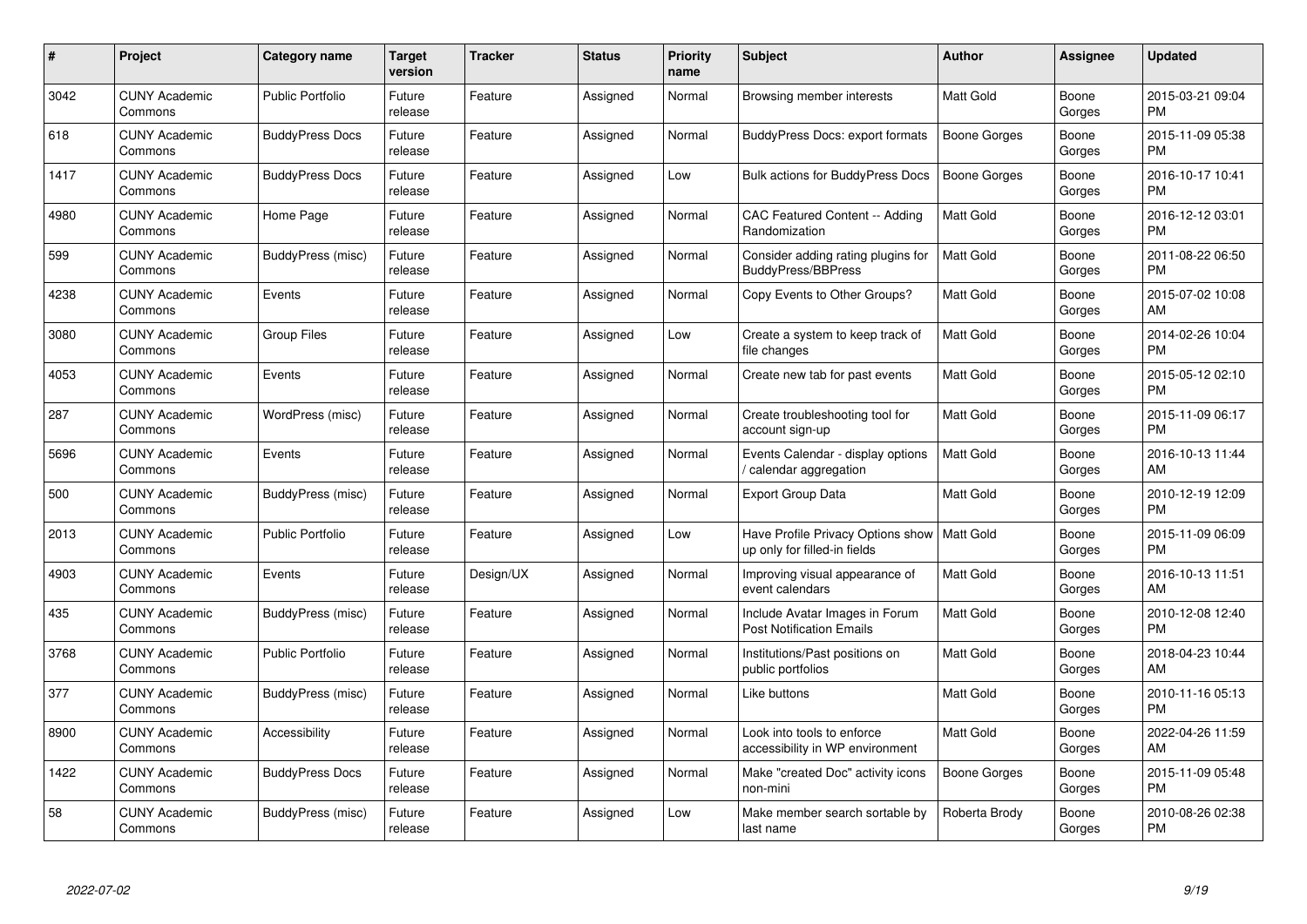| #     | Project                         | <b>Category name</b>           | <b>Target</b><br>version | <b>Tracker</b> | <b>Status</b> | <b>Priority</b><br>name | <b>Subject</b>                                                              | Author              | <b>Assignee</b> | <b>Updated</b>                |
|-------|---------------------------------|--------------------------------|--------------------------|----------------|---------------|-------------------------|-----------------------------------------------------------------------------|---------------------|-----------------|-------------------------------|
| 2618  | <b>NYCDH Community</b><br>Site  |                                |                          | Bug            | Assigned      | Low                     | Mark blogs as spam when created<br>by users marked as spam                  | Matt Gold           | Boone<br>Gorges | 2013-06-09 11:38<br>PM.       |
| 585   | <b>CUNY Academic</b><br>Commons | Group Forums                   | Future<br>release        | Feature        | Assigned      | Normal                  | Merge Forum Topics                                                          | Sarah Morgano       | Boone<br>Gorges | 2011-07-06 04:11<br><b>PM</b> |
| 3002  | <b>CUNY Academic</b><br>Commons | Search                         | Future<br>release        | Feature        | Assigned      | Normal                  | Overhaul CAC search by using<br>external search appliance                   | Boone Gorges        | Boone<br>Gorges | 2020-07-15 03:05<br><b>PM</b> |
| 1562  | <b>CUNY Academic</b><br>Commons | <b>WordPress Plugins</b>       | Future<br>release        | Feature        | Assigned      | Low                     | Play with NYT Collaborative<br><b>Authoring Tool</b>                        | <b>Matt Gold</b>    | Boone<br>Gorges | 2015-01-05 08:47<br><b>PM</b> |
| 2325  | <b>CUNY Academic</b><br>Commons | <b>BuddyPress (misc)</b>       | Future<br>release        | Feature        | Assigned      | Low                     | Profile should have separate fields<br>for first/last names                 | local admin         | Boone<br>Gorges | 2015-11-09 06:09<br><b>PM</b> |
| 658   | <b>CUNY Academic</b><br>Commons | <b>WordPress Plugins</b>       | Future<br>release        | Feature        | Assigned      | Normal                  | Rebulid Sitewide Tag Suggestion                                             | <b>Matt Gold</b>    | Boone<br>Gorges | 2015-01-05 08:47<br><b>PM</b> |
| 8836  | <b>CUNY Academic</b><br>Commons | Blogs (BuddyPress)             | Future<br>release        | Feature        | Assigned      | Normal                  | Redesign site launch process                                                | Matt Gold           | Boone<br>Gorges | 2019-10-03 02:49<br><b>PM</b> |
| 1888  | <b>CUNY Academic</b><br>Commons | Home Page                      | Future<br>release        | Feature        | Assigned      | Normal                  | Refactor BP MPO Activity Filter to<br>support proper pagination             | Sarah Morgano       | Boone<br>Gorges | 2014-05-01 07:11<br>PM.       |
| 3475  | <b>CUNY Academic</b><br>Commons | Events                         | Future<br>release        | Feature        | Assigned      | Normal                  | Request to add plugin to<br>streamline room<br>booking/appointment booking  | Naomi Barrettara    | Boone<br>Gorges | 2014-12-01 05:14<br><b>PM</b> |
| 2610  | <b>CUNY Academic</b><br>Commons | Group Invitations              | Future<br>release        | Feature        | Assigned      | Low                     | Request: Custom invitation<br>message to group invites                      | local admin         | Boone<br>Gorges | 2015-11-09 06:13<br><b>PM</b> |
| 15604 | <b>CUNY Academic</b><br>Commons | <b>Email Notifications</b>     | Future<br>release        | Feature        | Assigned      | Normal                  | Restructure Commons Group<br><b>Digest Email Messages</b>                   | Matt Gold           | Boone<br>Gorges | 2022-05-26 10:45<br>AM        |
| 3759  | <b>CUNY Academic</b><br>Commons | WordPress (misc)               | Future<br>release        | Feature        | Assigned      | Normal                  | Review Interface for Adding Users<br>to Blogs                               | <b>Matt Gold</b>    | Boone<br>Gorges | 2015-03-24 05:52<br><b>PM</b> |
| 3230  | <b>CUNY Academic</b><br>Commons | Internal Tools and<br>Workflow | Not tracked              | Feature        | Assigned      | High                    | Scripts for quicker<br>provisioning/updating of<br>development environments | Boone Gorges        | Boone<br>Gorges | 2016-01-26 04:54<br><b>PM</b> |
| 1508  | <b>CUNY Academic</b><br>Commons | WordPress (misc)               | Future<br>release        | Feature        | Assigned      | Normal                  | Share login cookies across<br>mapped domains                                | Boone Gorges        | Boone<br>Gorges | 2012-07-02 12:12<br>PM.       |
| 1744  | <b>CUNY Academic</b><br>Commons | <b>BuddyPress Docs</b>         | Future<br>release        | Feature        | Assigned      | Normal                  | Spreadsheet-style Docs                                                      | <b>Boone Gorges</b> | Boone<br>Gorges | 2015-11-09 06:13<br><b>PM</b> |
| 8901  | <b>CUNY Academic</b><br>Commons | Accessibility                  | Future<br>release        | Feature        | Assigned      | Normal                  | Theme analysis for accessibility                                            | Matt Gold           | Boone<br>Gorges | 2022-04-26 11:59<br>AM        |
| 519   | <b>CUNY Academic</b><br>Commons | <b>BuddyPress Docs</b>         | Future<br>release        | Feature        | Assigned      | Low                     | TOC for individual docs - for new<br>BP "wiki-like" plugin                  | scott voth          | Boone<br>Gorges | 2015-11-09 05:54<br><b>PM</b> |
| 1460  | <b>CUNY Academic</b><br>Commons | Analytics                      | Future<br>release        | Feature        | Assigned      | Normal                  | Update System Report                                                        | <b>Brian Foote</b>  | Boone<br>Gorges | 2015-11-09 06:13<br><b>PM</b> |
| 10368 | <b>CUNY Academic</b><br>Commons |                                | Future<br>release        | Feature        | Assigned      | Normal                  | Use ORCID data to populate<br>academic profile page                         | Stephen Francoeur   | Boone<br>Gorges | 2018-09-25 01:53<br><b>PM</b> |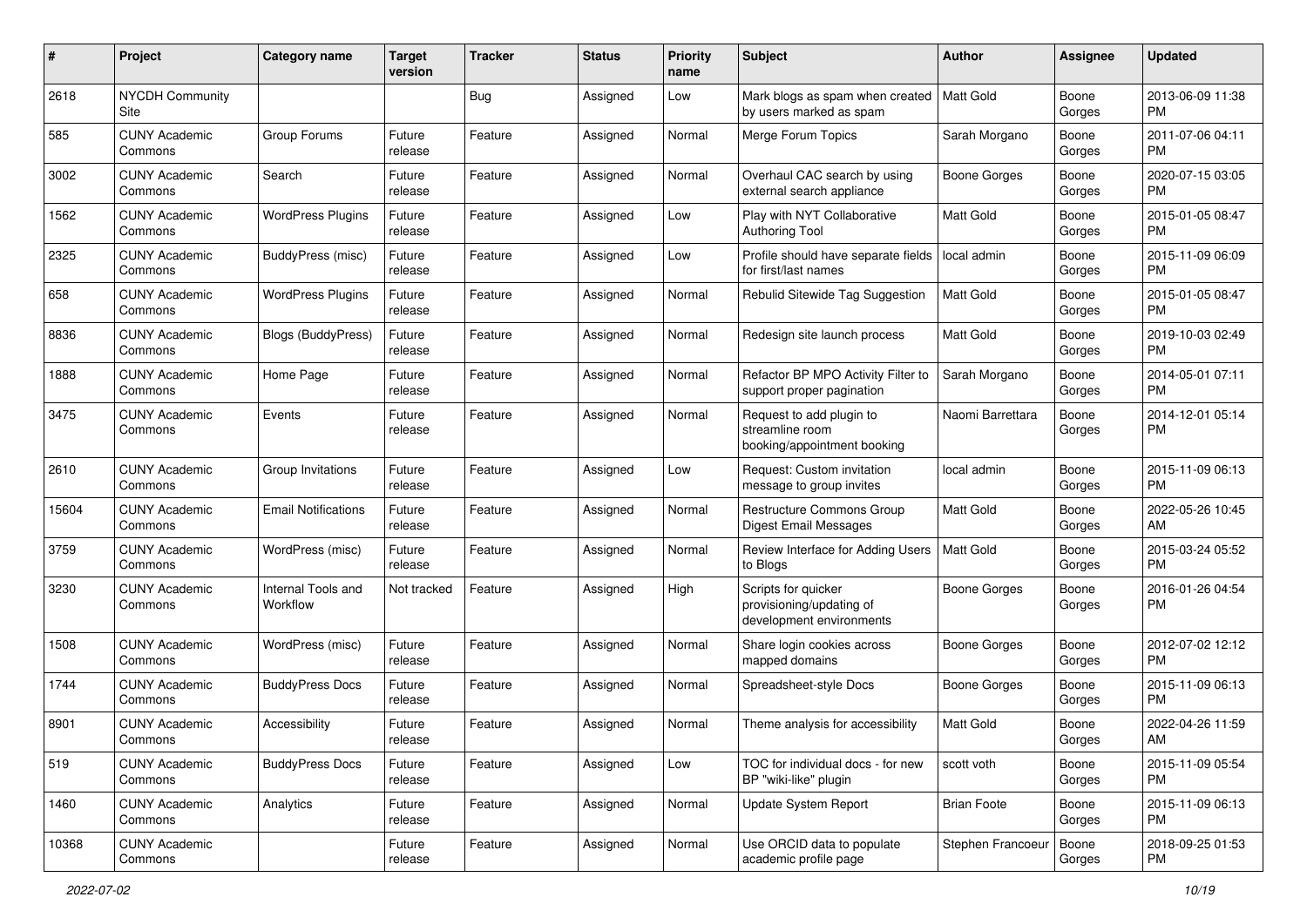| $\#$ | Project                         | <b>Category name</b>     | Target<br>version | <b>Tracker</b> | <b>Status</b> | Priority<br>name | <b>Subject</b>                                                      | <b>Author</b>    | <b>Assignee</b>    | <b>Updated</b>                |
|------|---------------------------------|--------------------------|-------------------|----------------|---------------|------------------|---------------------------------------------------------------------|------------------|--------------------|-------------------------------|
| 9941 | <b>CUNY Academic</b><br>Commons | Wiki                     | Not tracked       | Support        | Assigned      | Normal           | Wiki functionality                                                  | <b>Matt Gold</b> | Boone<br>Gorges    | 2018-06-26 10:57<br>AM        |
| 5234 | <b>CUNY Academic</b><br>Commons | Membership               | Future<br>release | Feature        | Assigned      | Normal           | Write Unconfirmed patch for WP                                      | Boone Gorges     | Boone<br>Gorges    | 2016-10-24 11:18<br>AM        |
| 3330 | <b>CUNY Academic</b><br>Commons | My Commons               | Future<br>release | Feature        | Assigned      | Normal           | "Commons Information" tool                                          | Boone Gorges     | Chris Stein        | 2014-09-22 08:46<br><b>PM</b> |
| 5827 | <b>CUNY Academic</b><br>Commons | <b>Public Portfolio</b>  | Future<br>release | Bug            | Assigned      | Normal           | Academic Interests square bracket<br>links not working              | scott voth       | Chris Stein        | 2016-08-11 11:59<br><b>PM</b> |
| 3354 | <b>CUNY Academic</b><br>Commons | <b>Group Files</b>       | Future<br>release | Feature        | Assigned      | Low              | Allow Group Download of Multiple<br><b>Selected Files</b>           | <b>Matt Gold</b> | Chris Stein        | 2014-08-01 08:50<br>AM        |
| 365  | <b>CUNY Academic</b><br>Commons | WordPress (misc)         | Future<br>release | Feature        | Assigned      | Normal           | <b>Create Mouseover Tooltips</b><br>throughout Site                 | <b>Matt Gold</b> | Chris Stein        | 2015-11-09 06:18<br><b>PM</b> |
| 2754 | <b>CUNY Academic</b><br>Commons | Design                   | Future<br>release | Feature        | Assigned      | Normal           | Determine strategy for CAC logo<br>handling in top header           | Micki Kaufman    | Chris Stein        | 2015-01-05 08:53<br><b>PM</b> |
| 2832 | <b>CUNY Academic</b><br>Commons | <b>Public Portfolio</b>  | Future<br>release | Feature        | Assigned      | Normal           | Improve interface for (not)<br>auto-linking profile fields          | Boone Gorges     | Chris Stein        | 2015-01-05 08:52<br><b>PM</b> |
| 3770 | <b>CUNY Academic</b><br>Commons | <b>Public Portfolio</b>  | Future<br>release | Feature        | Assigned      | Normal           | Improve Layout/Formatting of<br>Positions Area on Public Portfolios | <b>Matt Gold</b> | Chris Stein        | 2015-04-01 09:17<br><b>PM</b> |
| 2881 | <b>CUNY Academic</b><br>Commons | <b>Public Portfolio</b>  | Future<br>release | Feature        | Assigned      | Normal           | Redesign the UX for Profiles                                        | Chris Stein      | Chris Stein        | 2016-10-13 12:45<br><b>PM</b> |
| 860  | <b>CUNY Academic</b><br>Commons | Design                   | Future<br>release | Design/UX      | Assigned      | Normal           | <b>Standardize Button Treatment</b><br><b>Across the Commons</b>    | Chris Stein      | <b>Chris Stein</b> | 2014-05-01 09:45<br>AM        |
| 9028 | <b>CUNY Academic</b><br>Commons | Onboarding               | Future<br>release | Feature        | Assigned      | Normal           | suggest groups to new members<br>during the registration process    | Matt Gold        | Chris Stein        | 2018-10-24 12:34<br><b>PM</b> |
| 8078 | <b>CUNY Academic</b><br>Commons | <b>WordPress Plugins</b> | Future<br>release | System Upgrade | Assigned      | Normal           | CommentPress Updates                                                | Margaret Galvan  | Christian<br>Wach  | 2017-05-08 03:49<br><b>PM</b> |
| 4438 | <b>CUNY Academic</b><br>Commons | Events                   | Future<br>release | Bug            | Assigned      | Normal           | Events Calendar - Export<br><b>Recurring Events</b>                 | scott voth       | Daniel Jones       | 2016-05-23 04:25<br><b>PM</b> |
| 5268 | <b>CUNY Academic</b><br>Commons | Group Forums             | Future<br>release | Bug            | Assigned      | Normal           | Long-time to post to multiple<br>groups                             | Luke Waltzer     | Daniel Jones       | 2016-09-07 06:31<br><b>PM</b> |
| 2167 | <b>CUNY Academic</b><br>Commons | WordPress (misc)         | Future<br>release | <b>Bug</b>     | Assigned      | Normal           | <b>CAC-Livestream Plugin Issues</b>                                 | Michael Smith    | Dominic<br>Giglio  | 2015-01-02 03:06<br><b>PM</b> |
| 940  | <b>CUNY Academic</b><br>Commons | Redmine                  | Future<br>release | Feature        | Assigned      | Low              | Communication with users after<br>releases                          | Matt Gold        | Dominic<br>Giglio  | 2012-09-09 04:36<br><b>PM</b> |
| 412  | <b>CUNY Academic</b><br>Commons | <b>WordPress Themes</b>  | Future<br>release | Feature        | Assigned      | Normal           | <b>Featured Themes</b>                                              | Matt Gold        | Dominic<br>Giglio  | 2015-01-05 08:44<br><b>PM</b> |
| 1983 | <b>CUNY Academic</b><br>Commons | Home Page                | Future<br>release | Feature        | Assigned      | Low              | Media Library integration with<br><b>Featured Content plugin</b>    | Boone Gorges     | Dominic<br>Giglio  | 2014-03-17 10:34<br>AM        |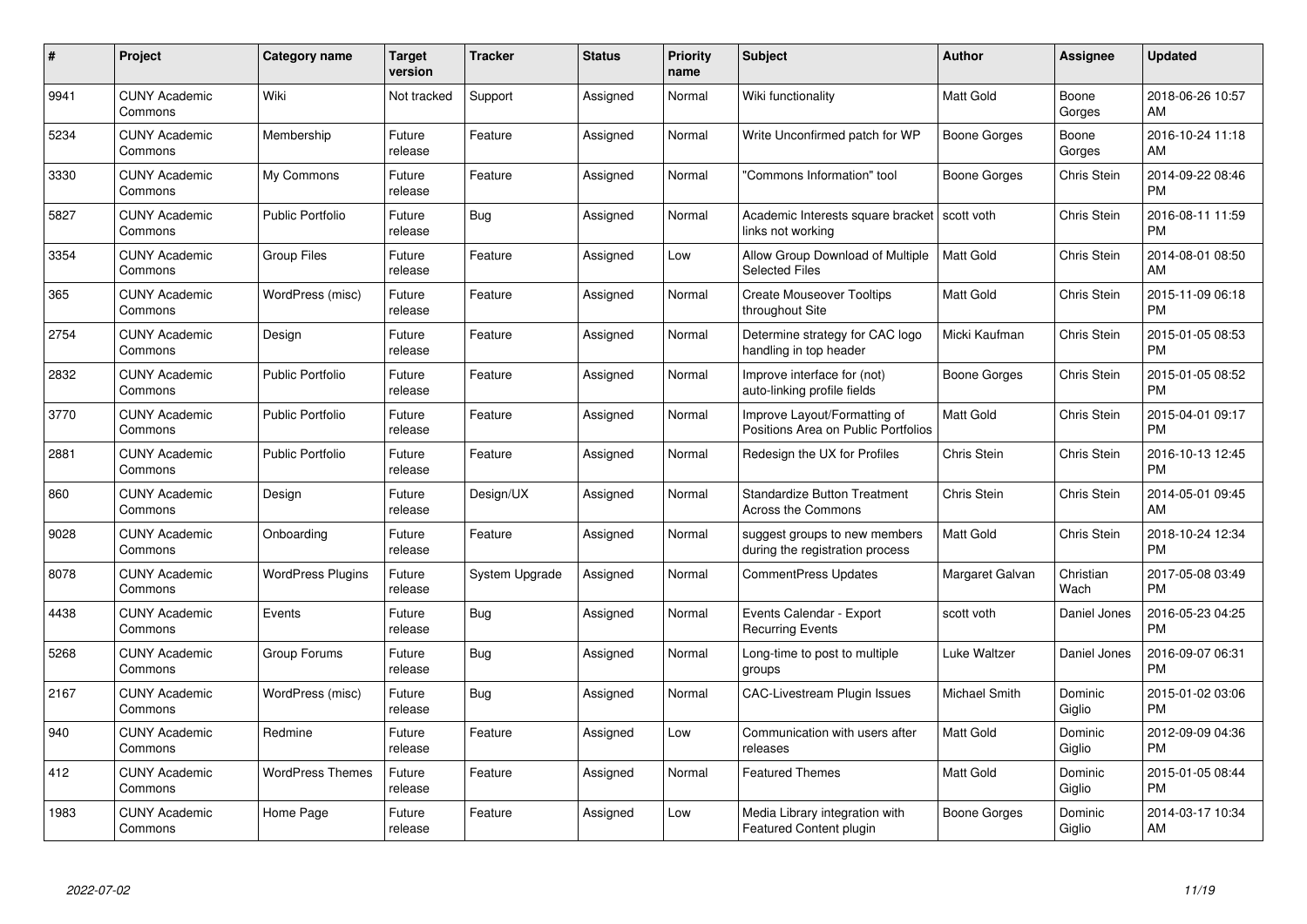| #     | <b>Project</b>                  | Category name           | <b>Target</b><br>version | <b>Tracker</b> | <b>Status</b> | <b>Priority</b><br>name | <b>Subject</b>                                                                        | <b>Author</b>      | Assignee            | <b>Updated</b>                |
|-------|---------------------------------|-------------------------|--------------------------|----------------|---------------|-------------------------|---------------------------------------------------------------------------------------|--------------------|---------------------|-------------------------------|
| 9835  | <b>CUNY Academic</b><br>Commons | Group Forums            | Future<br>release        | Bug            | Assigned      | Normal                  | add a "like" function?                                                                | Marilyn Weber      | <b>Erik Trainer</b> | 2018-06-05 01:49<br><b>PM</b> |
| 8666  | <b>CUNY Academic</b><br>Commons | Teaching                | Not tracked              | Documentation  | Assigned      | Normal                  | Create Teaching on the Commons<br>Resource Page                                       | l Matt Gold        | Laurie Hurson       | 2019-09-23 03:16<br><b>PM</b> |
| 11517 | <b>CUNY Academic</b><br>Commons |                         | Not tracked              | Feature        | Assigned      | Normal                  | wp-accessibility plugin should not<br>strip 'target=" blank" by default               | Boone Gorges       | Laurie Hurson       | 2019-09-24 09:57<br>AM        |
| 5955  | <b>CUNY Academic</b><br>Commons | Outreach                | Future<br>release        | Feature        | Assigned      | Normal                  | Create auto-newsletter for<br>commons members                                         | <b>Matt Gold</b>   | Luke Waltzer        | 2016-08-30 10:34<br>AM        |
| 2666  | <b>CUNY Academic</b><br>Commons | About page              | Not tracked              | Documentation  | Assigned      | Normal                  | <b>Update About Text</b>                                                              | Chris Stein        | Luke Waltzer        | 2016-03-04 11:19<br>AM        |
| 6298  | <b>CUNY Academic</b><br>Commons | User Experience         | Not tracked              | Design/UX      | Assigned      | Normal                  | Examine data from survey                                                              | Matt Gold          | Margaret<br>Galvan  | 2016-10-14 12:16<br><b>PM</b> |
| 7828  | <b>CUNY Academic</b><br>Commons |                         | Not tracked              | Feature        | Assigned      | Normal                  | Theme Assessment 2017                                                                 | Margaret Galvan    | Margaret<br>Galvan  | 2017-05-02 10:41<br><b>PM</b> |
| 8837  | <b>CUNY Academic</b><br>Commons |                         | Not tracked              | Feature        | Assigned      | Normal                  | Create a form to request info from<br>people requesting premium<br>themes and plugins | <b>Matt Gold</b>   | Marilyn<br>Weber    | 2017-11-14 03:35<br><b>PM</b> |
| 9015  | <b>CUNY Academic</b><br>Commons | Groups (misc)           | Not tracked              | Outreach       | Assigned      | Normal                  | Email group admins the email<br>addresses of their groups                             | <b>Matt Gold</b>   | Matt Gold           | 2018-01-02 09:54<br>AM        |
| 370   | <b>CUNY Academic</b><br>Commons | Registration            | Future<br>release        | Feature        | Assigned      | High                    | <b>Guest Accounts</b>                                                                 | <b>Matt Gold</b>   | Matt Gold           | 2015-04-09 09:33<br><b>PM</b> |
| 2175  | <b>CUNY Academic</b><br>Commons | WordPress (misc)        | Not tracked              | Support        | Assigned      | Normal                  | Subscibe 2 vs. Jetpack<br>subscription options                                        | local admin        | Matt Gold           | 2016-01-26 04:58<br><b>PM</b> |
| 8898  | <b>CUNY Academic</b><br>Commons | Social Paper            | Not tracked              | Feature        | Assigned      | Normal                  | Usage data on docs and social<br>paper                                                | <b>Matt Gold</b>   | Matt Gold           | 2017-11-16 11:32<br>AM        |
| 8902  | <b>CUNY Academic</b><br>Commons | Design                  | Not tracked              | Feature        | Assigned      | Normal                  | Report back on research on<br><b>BuddyPress themes</b>                                | <b>Matt Gold</b>   | Michael Smith       | 2017-11-10 12:31<br><b>PM</b> |
| 6392  | <b>CUNY Academic</b><br>Commons | Group Forums            | Future<br>release        | Design/UX      | Assigned      | Low                     | Composition/Preview Panes in<br>Forum Posts                                           | Luke Waltzer       | Paige Dupont        | 2016-10-21 04:26<br><b>PM</b> |
| 6671  | <b>CUNY Academic</b><br>Commons | Reply By Email          | Not tracked              | Bug            | Assigned      | Normal                  | "Post too often" RBE error<br>message                                                 | Matt Gold          | Raymond<br>Hoh      | 2016-11-11 09:55<br>AM        |
| 3492  | <b>CUNY Academic</b><br>Commons | <b>WordPress Themes</b> | Future<br>release        | Support        | Assigned      | Normal                  | Add CBOX theme to the<br>Commons                                                      | scott voth         | Raymond<br>Hoh      | 2014-10-08 05:55<br><b>PM</b> |
| 2571  | <b>NYCDH Community</b><br>Site  |                         |                          | Feature        | Assigned      | Normal                  | Add Google custom search box to<br>homepage                                           | <b>Mark Newton</b> | Raymond<br>Hoh      | 2013-05-18 07:49<br><b>PM</b> |
| 2574  | <b>NYCDH Community</b><br>Site  |                         |                          | Feature        | Assigned      | Normal                  | Add Way to Upload Files to<br>Groups                                                  | <b>Mark Newton</b> | Raymond<br>Hoh      | 2013-05-18 07:46<br><b>PM</b> |
| 5016  | <b>CUNY Academic</b><br>Commons | Events                  | Future<br>release        | Feature        | Assigned      | Low                     | Allow comments to be posted on<br>events                                              | <b>Matt Gold</b>   | Raymond<br>Hoh      | 2019-03-01 02:23<br><b>PM</b> |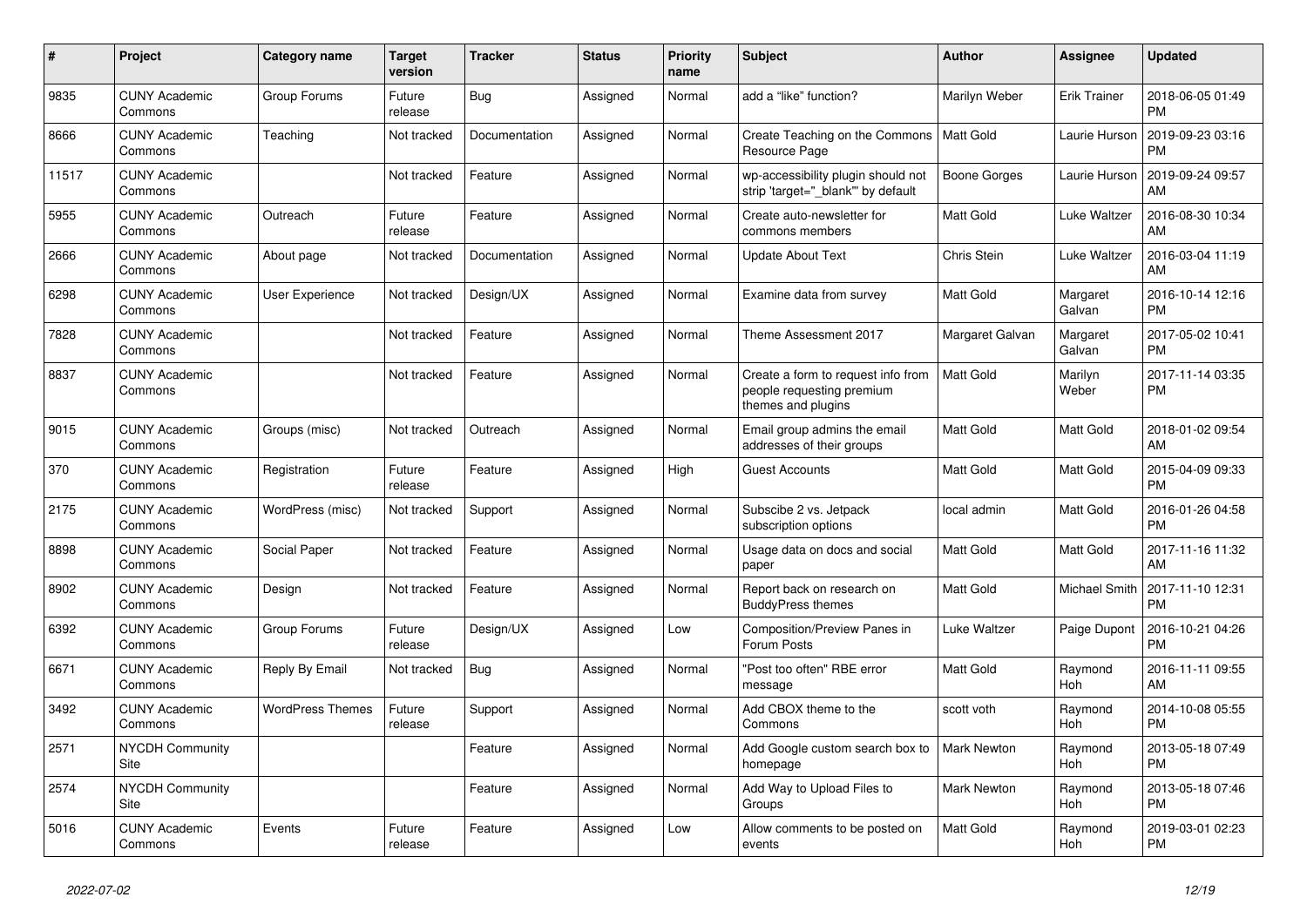| #     | Project                         | <b>Category name</b>       | <b>Target</b><br>version | <b>Tracker</b> | <b>Status</b> | Priority<br>name | <b>Subject</b>                                                                | <b>Author</b>           | <b>Assignee</b>     | <b>Updated</b>                |
|-------|---------------------------------|----------------------------|--------------------------|----------------|---------------|------------------|-------------------------------------------------------------------------------|-------------------------|---------------------|-------------------------------|
| 13946 | <b>CUNY Academic</b><br>Commons | <b>WordPress Plugins</b>   | 2.1.0                    | Support        | Assigned      | Normal           | Custom Embed handler For<br>OneDrive files                                    | scott voth              | Raymond<br>Hoh      | 2022-05-26 10:46<br>AM.       |
| 3192  | <b>CUNY Academic</b><br>Commons | Group Forums               | Future<br>release        | Feature        | Assigned      | Normal           | Customizable forum views for<br>bbPress 2.x group forums                      | Boone Gorges            | Raymond<br>Hoh      | 2015-11-09 12:47<br><b>PM</b> |
| 333   | <b>CUNY Academic</b><br>Commons | <b>Email Notifications</b> | Future<br>release        | Feature        | Assigned      | Low              | Delay Forum Notification Email<br>Delivery Until After Editing Period<br>Ends | Matt Gold               | Raymond<br>Hoh      | 2015-11-09 06:01<br><b>PM</b> |
| 5691  | <b>CUNY Academic</b><br>Commons | <b>Blogs (BuddyPress)</b>  | Future<br>release        | Bug            | Assigned      | High             | Differing numbers on Sites display                                            | Matt Gold               | Raymond<br>Hoh      | 2016-06-13 01:37<br>PM.       |
| 3662  | <b>CUNY Academic</b><br>Commons | <b>SEO</b>                 | Future<br>release        | Feature        | Assigned      | Normal           | Duplicate Content/SEO/Google<br>issues                                        | <b>Matt Gold</b>        | Raymond<br>Hoh      | 2015-04-13 04:37<br><b>PM</b> |
| 3536  | <b>CUNY Academic</b><br>Commons | My Commons                 | Future<br>release        | Feature        | Assigned      | Normal           | Infinite Scroll on My Commons<br>page                                         | <b>Matt Gold</b>        | Raymond<br>Hoh      | 2015-04-13 04:42<br><b>PM</b> |
| 6995  | <b>CUNY Academic</b><br>Commons | Home Page                  | Not tracked              | Bug            | Assigned      | Normal           | member filter on homepage not<br>working                                      | <b>Matt Gold</b>        | Raymond<br>Hoh      | 2016-12-11 09:46<br><b>PM</b> |
| 8992  | <b>NYCDH Community</b><br>Site  |                            |                          | Bug            | Assigned      | Normal           | Multiple RBE error reports                                                    | Matt Gold               | Raymond<br>Hoh      | 2017-12-11 05:43<br><b>PM</b> |
| 3517  | <b>CUNY Academic</b><br>Commons | My Commons                 | Future<br>release        | Feature        | Assigned      | Normal           | Mute/Unmute My Commons<br>updates                                             | <b>Matt Gold</b>        | Raymond<br>Hoh      | 2015-11-09 01:19<br>PM.       |
| 8976  | <b>CUNY Academic</b><br>Commons | Reply By Email             | Not tracked              | Feature        | Assigned      | Normal           | Package RBE new topics posting?                                               | <b>Matt Gold</b>        | Raymond<br>Hoh      | 2017-12-04 02:34<br><b>PM</b> |
| 10659 | <b>CUNY Academic</b><br>Commons | Group Forums               | Future<br>release        | Feature        | Assigned      | Normal           | Post to multiple groups via email                                             | Matt Gold               | Raymond<br>Hoh      | 2018-11-15 12:54<br>AM        |
| 4388  | <b>CUNY Academic</b><br>Commons | WordPress (misc)           | Future<br>release        | Bug            | Assigned      | Normal           | Repeated request for<br>authentication.                                       | Alice.Lynn<br>McMichael | Raymond<br>Hoh      | 2015-08-11 07:35<br>PM.       |
| 3577  | <b>CUNY Academic</b><br>Commons | My Commons                 | Future<br>release        | Design/UX      | Assigned      | Normal           | Replies to items in My Commons                                                | Matt Gold               | Raymond<br>Hoh      | 2015-04-09 05:19<br><b>PM</b> |
| 1192  | <b>CUNY Academic</b><br>Commons | <b>Group Files</b>         | Future<br>release        | Feature        | Assigned      | Low              | When posting group files, allow<br>users to add a category without<br>saving  | Matt Gold               | Raymond<br>Hoh      | 2015-11-09 05:53<br><b>PM</b> |
| 497   | <b>CUNY Academic</b><br>Commons | <b>WordPress Plugins</b>   | Future<br>release        | Feature        | Assigned      | Normal           | Drag and Drop Ordering on<br>Gallery Post Plugin                              | Matt Gold               | Ron Rennick         | 2015-11-09 06:18<br><b>PM</b> |
| 481   | <b>CUNY Academic</b><br>Commons | Groups (misc)              | Future<br>release        | Feature        | Assigned      | Normal           | ability to archive inactive groups<br>and blogs                               | Michael Mandiberg       | Samantha<br>Raddatz | 2015-11-09 05:56<br>PM        |
| 4221  | <b>CUNY Academic</b><br>Commons | Group Forums               | Future<br>release        | Design/UX      | Assigned      | Normal           | Add 'Number of Posts' display<br>option to Forum page                         | Samantha Raddatz        | Samantha<br>Raddatz | 2015-06-26 02:21<br>PM        |
| 4404  | <b>CUNY Academic</b><br>Commons | Public Portfolio           | Future<br>release        | Design/UX      | Assigned      | Normal           | Change color of permissions info<br>on portfolio editing interface            | Matt Gold               | Samantha<br>Raddatz | 2015-08-11 05:28<br><b>PM</b> |
| 3473  | <b>CUNY Academic</b><br>Commons | User Experience            | Future<br>release        | Feature        | Assigned      | Normal           | Commons profile: Add help info<br>about "Positions" replacing "title"         | Keith Miyake            | Samantha<br>Raddatz | 2015-11-09 02:28<br><b>PM</b> |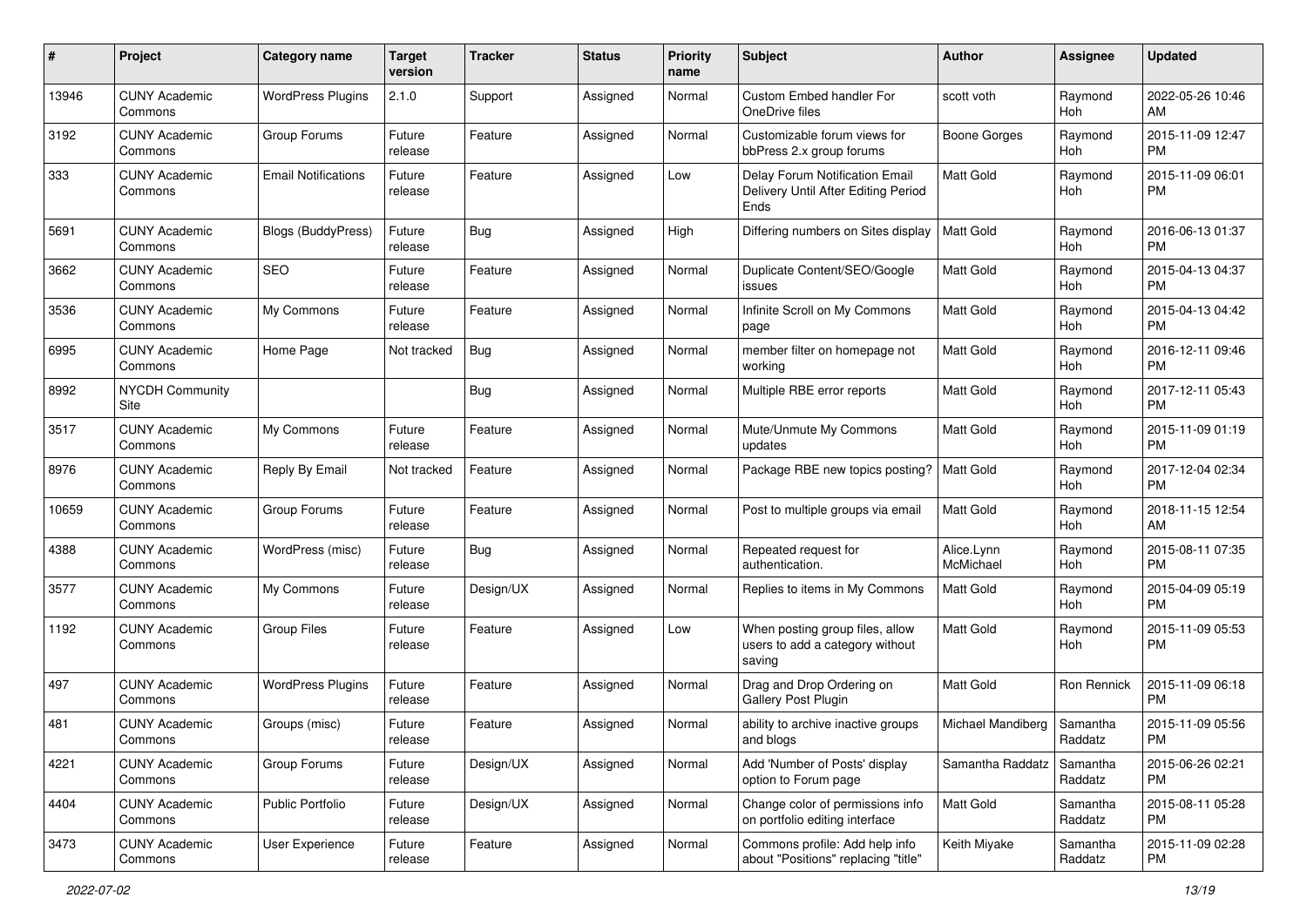| #    | <b>Project</b>                  | <b>Category name</b>    | <b>Target</b><br>version | <b>Tracker</b> | <b>Status</b> | Priority<br>name | <b>Subject</b>                                                                            | <b>Author</b>    | Assignee            | <b>Updated</b>                |
|------|---------------------------------|-------------------------|--------------------------|----------------|---------------|------------------|-------------------------------------------------------------------------------------------|------------------|---------------------|-------------------------------|
| 4235 | <b>CUNY Academic</b><br>Commons |                         | Not tracked              | Design/UX      | Assigned      | Normal           | Explore user experience around<br>comments on forum topics vs docs                        | <b>Matt Gold</b> | Samantha<br>Raddatz | 2015-07-21 10:23<br>AM        |
| 3458 | <b>CUNY Academic</b><br>Commons | Groups (misc)           | Future<br>release        | Feature        | Assigned      | Normal           | Filter Members of Group by<br>Campus                                                      | Michael Smith    | Samantha<br>Raddatz | 2014-09-26 08:32<br><b>PM</b> |
| 310  | <b>CUNY Academic</b><br>Commons | BuddyPress (misc)       | Future<br>release        | Feature        | Assigned      | Low              | <b>Friend Request Email</b>                                                               | Matt Gold        | Samantha<br>Raddatz | 2015-11-09 05:08<br><b>PM</b> |
| 5225 | <b>CUNY Academic</b><br>Commons | Registration            | Future<br>release        | Feature        | Assigned      | Normal           | On-boarding Issues                                                                        | Luke Waltzer     | Samantha<br>Raddatz | 2016-02-12 02:58<br><b>PM</b> |
| 4986 | <b>CUNY Academic</b><br>Commons | ZenDesk                 | Not tracked              | Support        | Assigned      | Normal           | Prepare documentation for<br>Zendesk re web widget                                        | Matt Gold        | Samantha<br>Raddatz | 2016-02-25 03:09<br><b>PM</b> |
| 653  | <b>CUNY Academic</b><br>Commons | Group Blogs             | Future<br>release        | Feature        | Assigned      | Normal           | Redesign Integration of Groups<br>and Blogs                                               | Matt Gold        | Samantha<br>Raddatz | 2015-11-09 05:40<br><b>PM</b> |
| 1105 | <b>CUNY Academic</b><br>Commons | WordPress (misc)        | Future<br>release        | Feature        | Assigned      | Normal           | Rephrase Blog Privacy Options                                                             | <b>Matt Gold</b> | Samantha<br>Raddatz | 2015-11-09 06:19<br><b>PM</b> |
| 4661 | <b>CUNY Academic</b><br>Commons | User Experience         | Future<br>release        | Bug            | Assigned      | Normal           | Simplify Events text                                                                      | <b>Matt Gold</b> | Samantha<br>Raddatz | 2015-10-02 09:06<br><b>PM</b> |
| 4027 | <b>CUNY Academic</b><br>Commons | Commons In A Box        | Not tracked              | Design/UX      | Assigned      | Normal           | Usability review of CBOX update<br>procedures                                             | Matt Gold        | Samantha<br>Raddatz | 2015-05-11 06:36<br><b>PM</b> |
| 2612 | <b>CUNY Academic</b><br>Commons |                         | Not tracked              | Publicity      | Assigned      | Normal           | Pinterest site for the Commons                                                            | local admin      | Sarah<br>Morgano    | 2016-03-04 11:19<br>AM        |
| 3510 | <b>CUNY Academic</b><br>Commons | Publicity               | 1.7                      | Publicity      | Assigned      | Normal           | Post on the News Blog re: 'My<br>Commons'                                                 | Micki Kaufman    | Sarah<br>Morgano    | 2014-10-15 11:18<br>AM        |
| 3511 | <b>CUNY Academic</b><br>Commons | Publicity               | 1.7                      | Publicity      | Assigned      | Normal           | Social media for 1.7                                                                      | Micki Kaufman    | Sarah<br>Morgano    | 2014-10-14 03:32<br><b>PM</b> |
| 6115 | <b>CUNY Academic</b><br>Commons | Publicity               | Not tracked              | Feature        | Assigned      | Normal           | create digital signage for GC                                                             | Matt Gold        | scott voth          | 2016-10-11 10:09<br><b>PM</b> |
| 636  | <b>CUNY Academic</b><br>Commons | WordPress (misc)        | Not tracked              | Support        | Assigned      | Normal           | Create Lynda.com-like Table of<br><b>Contents for Prospective Tutorial</b><br>Screencasts | <b>Matt Gold</b> | scott voth          | 2016-02-23 03:12<br><b>PM</b> |
| 3524 | <b>CUNY Academic</b><br>Commons | Documentation           | Not tracked              | Documentation  | Assigned      | Normal           | Post describing all you can do<br>when starting up a new blog/group                       | Matt Gold        | scott voth          | 2014-10-04 12:56<br><b>PM</b> |
| 4070 | <b>CUNY Academic</b><br>Commons | Analytics               | Not tracked              | Support        | Assigned      | Normal           | Request for JITP site analytics                                                           | Matt Gold        | Seth Persons        | 2016-02-23 03:09<br><b>PM</b> |
| 5316 | <b>CUNY Academic</b><br>Commons | User Experience         | Future<br>release        | Feature        | Assigned      | Normal           | Prompt user email address<br>updates                                                      | <b>Matt Gold</b> | Stephen Real        | 2016-12-21 03:30<br><b>PM</b> |
| 6426 | <b>CUNY Academic</b><br>Commons | Spam/Spam<br>Prevention | Future<br>release        | Feature        | Assigned      | Normal           | Force captcha on all comments?                                                            | <b>Matt Gold</b> | <b>Tahir Butt</b>   | 2016-10-24 02:06<br><b>PM</b> |
| 3090 | <b>CUNY Academic</b><br>Commons | Twitter page            | Future<br>release        | Feature        | Assigned      | Normal           | Prevent Retweets from showing<br>up on Commons twitter page                               | Matt Gold        | Tahir Butt          | 2016-10-24 11:31<br>AM        |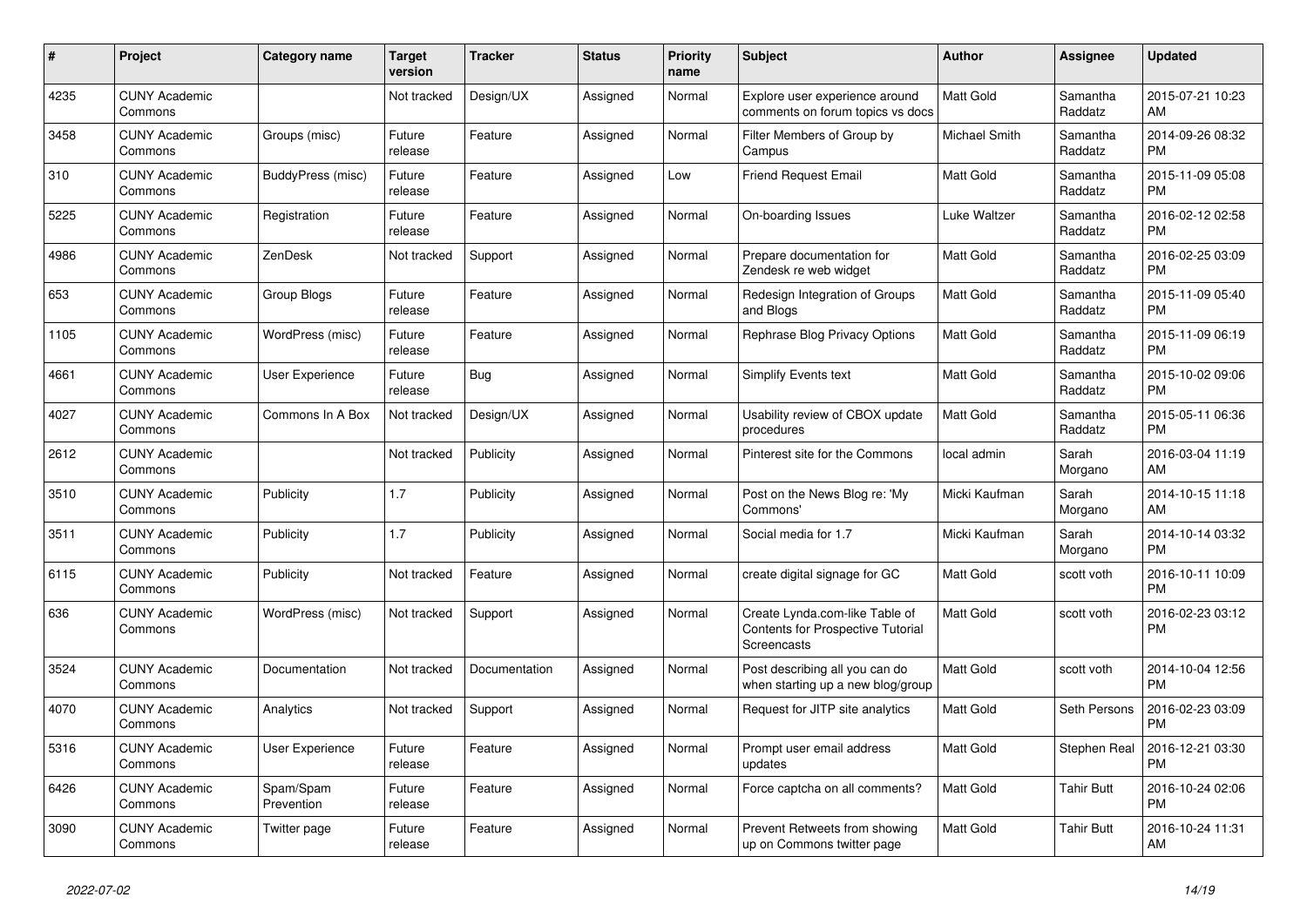| #     | <b>Project</b>                  | <b>Category name</b>     | <b>Target</b><br>version | <b>Tracker</b> | <b>Status</b>        | <b>Priority</b><br>name | <b>Subject</b>                                                     | <b>Author</b>           | Assignee            | <b>Updated</b>                |
|-------|---------------------------------|--------------------------|--------------------------|----------------|----------------------|-------------------------|--------------------------------------------------------------------|-------------------------|---------------------|-------------------------------|
| 1423  | <b>CUNY Academic</b><br>Commons | BuddyPress (misc)        | Future<br>release        | Feature        | Assigned             | Low                     | Show an avatar for pingback<br>comment activity items              | Boone Gorges            | <b>Tahir Butt</b>   | 2016-10-24 12:03<br><b>PM</b> |
| 5581  | <b>CUNY Academic</b><br>Commons | Analytics                | Future<br>release        | Feature        | Assigned             | Normal                  | <b>Explore alternatives to Google</b><br>Analytics                 | <b>Matt Gold</b>        | Valerie<br>Townsend | 2020-04-17 03:12<br><b>PM</b> |
| 11848 | <b>CUNY Academic</b><br>Commons |                          | Not tracked              | Support        | Hold                 | Normal                  | a Dean of Faculty wants to share<br>a large file                   | Marilyn Weber           |                     | 2019-09-24 08:44<br>AM        |
| 13912 | <b>CUNY Academic</b><br>Commons |                          | Not tracked              | Feature        | Hold                 | Low                     | posting "missed schedule"                                          | Marilyn Weber           |                     | 2021-02-23 10:46<br>AM        |
| 2576  | <b>NYCDH Community</b><br>Site  |                          |                          | Bug            | Hold                 | Low                     | Test Next Button in Javascript<br><b>Tutorial Under Activities</b> | <b>Mark Newton</b>      | Alex Gil            | 2013-05-18 02:55<br><b>PM</b> |
| 14113 | <b>CUNY Academic</b><br>Commons | WordPress (misc)         | Future<br>release        | Bug            | Hold                 | Normal                  | Block Editor Not Working on this<br>page - Json error              | scott voth              | Boone<br>Gorges     | 2021-03-05 11:01<br>AM        |
| 8756  | <b>CUNY Academic</b><br>Commons | Group Blogs              | Future<br>release        | Feature        | Hold                 | Normal                  | Connect multiple blogs to one<br>group?                            | <b>Matt Gold</b>        | Boone<br>Gorges     | 2017-09-30 10:42<br>AM        |
| 16092 | <b>CUNY Academic</b><br>Commons |                          | Future<br>release        | Feature        | Hold                 | Normal                  | Don't show main site in Site<br>search results                     | Boone Gorges            | Boone<br>Gorges     | 2022-05-17 03:12<br><b>PM</b> |
| 3939  | <b>CUNY Academic</b><br>Commons | <b>WordPress Plugins</b> | Future<br>release        | Bug            | Hold                 | Normal                  | Activity stream support for<br>Co-Authors Plus plugin              | Raymond Hoh             | Raymond<br>Hoh      | 2015-11-09 06:13<br><b>PM</b> |
| 9060  | <b>CUNY Academic</b><br>Commons | Commons In A Box         | Not tracked              | Bug            | Hold                 | Normal                  | Problems with CBox image library<br>upload                         | Lisa Rhody              | Raymond<br>Hoh      | 2018-01-10 03:26<br><b>PM</b> |
| 8991  | <b>CUNY Academic</b><br>Commons | Reply By Email           | Not tracked              | <b>Bug</b>     | Hold                 | Normal                  | RBE duplicate email message<br>issue                               | <b>Matt Gold</b>        | Raymond<br>Hoh      | 2018-02-18 08:53<br><b>PM</b> |
| 3369  | <b>CUNY Academic</b><br>Commons | Reply By Email           | Not tracked              | Outreach       | Hold                 | Normal                  | Release reply by email to WP<br>plugin directory                   | <b>Matt Gold</b>        | Raymond<br>Hoh      | 2016-03-01 12:46<br><b>PM</b> |
| 10769 | <b>CUNY Academic</b><br>Commons | <b>WordPress Themes</b>  | Not tracked              | Bug            | Reporter<br>Feedback | Normal                  | 2011 Theme Sidebar                                                 | Mark Webb               |                     | 2018-12-04 04:09<br><b>PM</b> |
| 13034 | <b>CUNY Academic</b><br>Commons |                          | Not tracked              | Support        | Reporter<br>Feedback | Normal                  | a site is asking people to join the<br>Commons to get a download   | Marilyn Weber           |                     | 2020-07-12 07:23<br>AM        |
| 13255 | <b>CUNY Academic</b><br>Commons |                          | Not tracked              | Support        | Reporter<br>Feedback | Normal                  | Accessibility problems                                             | Marilyn Weber           |                     | 2020-09-01 05:48<br><b>PM</b> |
| 16290 | <b>CUNY Academic</b><br>Commons |                          |                          | Feature        | Reporter<br>Feedback | Normal                  | Add Table Of Contents Block<br>plug-in                             | Raffi<br>Khatchadourian |                     | 2022-06-24 10:26<br>AM        |
| 15613 | <b>CUNY Academic</b><br>Commons |                          | 2.0.3                    | Feature        | Reporter<br>Feedback | Normal                  | Adding "Passster" plugin                                           | Laurie Hurson           |                     | 2022-06-29 11:32<br>AM        |
| 15370 | <b>CUNY Academic</b><br>Commons |                          |                          | Support        | Reporter<br>Feedback | Normal                  | All-in-One Event Calendar?                                         | Marilyn Weber           |                     | 2022-02-17 11:03<br>AM        |
| 15176 | <b>CUNY Academic</b><br>Commons |                          | Not tracked              | Support        | Reporter<br>Feedback | Normal                  | Archiving Q Writing & Old<br>Wordpress Sites on the Commons        | Laurie Hurson           |                     | 2022-02-08 10:28<br>AM        |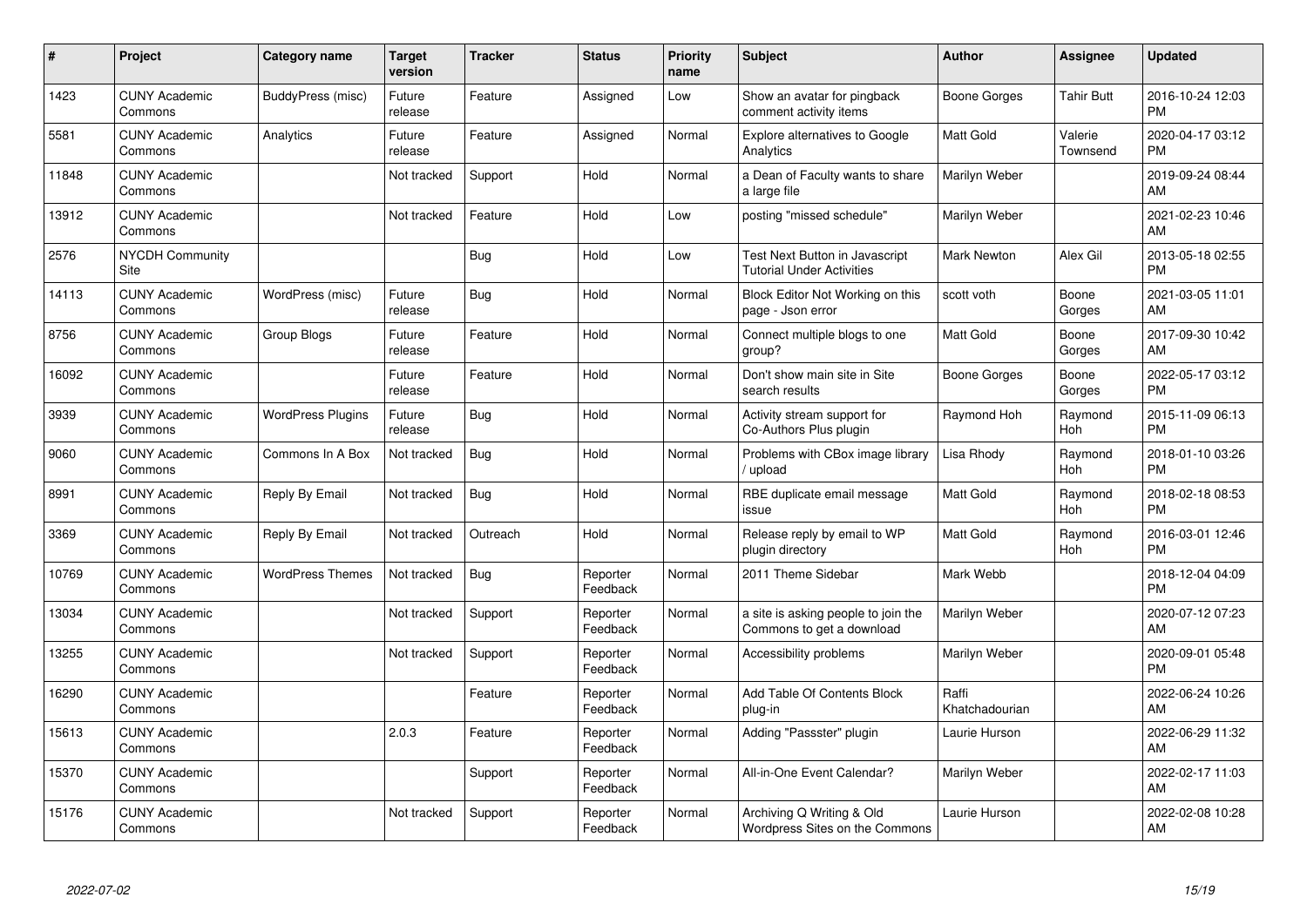| #     | Project                         | <b>Category name</b>     | <b>Target</b><br>version | <b>Tracker</b> | <b>Status</b>        | <b>Priority</b><br>name | <b>Subject</b>                                                    | <b>Author</b>        | Assignee | <b>Updated</b>                |
|-------|---------------------------------|--------------------------|--------------------------|----------------|----------------------|-------------------------|-------------------------------------------------------------------|----------------------|----------|-------------------------------|
| 11787 | <b>CUNY Academic</b><br>Commons |                          | Not tracked              | Support        | Reporter<br>Feedback | Normal                  | automated comments notifications<br>on ZenDesk                    | Marilyn Weber        |          | 2019-08-26 06:18<br><b>PM</b> |
| 15923 | <b>CUNY Academic</b><br>Commons |                          | Not tracked              | Feature        | Reporter<br>Feedback | Normal                  | <b>Bellows Plugin Adjustments</b>                                 | Laurie Hurson        |          | 2022-04-20 10:10<br>AM        |
| 11415 | <b>CUNY Academic</b><br>Commons | <b>WordPress Plugins</b> | Not tracked              | Bug            | Reporter<br>Feedback | Normal                  | Blog Subscriptions in Jetpack                                     | Laurie Hurson        |          | 2019-05-14 10:34<br>AM        |
| 13975 | <b>CUNY Academic</b><br>Commons | Social Paper             | Not tracked              | Support        | Reporter<br>Feedback | Normal                  | can't approve comments on Social<br>Paper paper                   | Marilyn Weber        |          | 2021-02-12 09:33<br>AM        |
| 10657 | <b>CUNY Academic</b><br>Commons |                          | Not tracked              | Support        | Reporter<br>Feedback | Normal                  | child theme problems                                              | Marilyn Weber        |          | 2018-11-08 01:19<br><b>PM</b> |
| 10982 | <b>CUNY Academic</b><br>Commons | Domain Mapping           | Not tracked              | Support        | Reporter<br>Feedback | Normal                  | <b>CNAME</b> question                                             | scott voth           |          | 2019-01-22 04:29<br><b>PM</b> |
| 11509 | <b>CUNY Academic</b><br>Commons |                          | Not tracked              | Support        | Reporter<br>Feedback | Normal                  | deleted Page causing a Menu<br>problem?                           | Marilyn Weber        |          | 2019-06-04 09:54<br>AM        |
| 15260 | <b>CUNY Academic</b><br>Commons |                          |                          | Support        | Reporter<br>Feedback | Normal                  | Diacritical markings   European<br><b>Stages</b>                  | Marilyn Weber        |          | 2022-02-04 08:16<br>AM        |
| 12198 | <b>CUNY Academic</b><br>Commons |                          | Not tracked              | <b>Bug</b>     | Reporter<br>Feedback | Normal                  | Duplicate listing in My Sites                                     | Tom Harbison         |          | 2019-12-09 05:50<br><b>PM</b> |
| 15655 | <b>CUNY Academic</b><br>Commons |                          | 2.0.3                    | Support        | Reporter<br>Feedback | Normal                  | Event Aggregator plugin?                                          | Marilyn Weber        |          | 2022-06-29 11:32<br>AM        |
| 11120 | <b>CUNY Academic</b><br>Commons | <b>WordPress Plugins</b> | Not tracked              | Bug            | Reporter<br>Feedback | Normal                  | Events Manager Events Not<br>Showing Up                           | Mark Webb            |          | 2019-02-27 04:10<br><b>PM</b> |
| 14398 | <b>CUNY Academic</b><br>Commons |                          | Not tracked              | Support        | Reporter<br>Feedback | Normal                  | Events plug-in notification problem                               | Marilyn Weber        |          | 2021-05-11 11:21<br>AM        |
| 11131 | <b>CUNY Academic</b><br>Commons |                          | Future<br>release        | Feature        | Reporter<br>Feedback | Normal                  | Image Annotation Plugins                                          | Laurie Hurson        |          | 2019-02-26 11:33<br><b>AM</b> |
| 11556 | <b>CUNY Academic</b><br>Commons | Courses                  | Not tracked              | Bug            | Reporter<br>Feedback | Normal                  | Instructor name given in course<br>listing                        | Tom Harbison         |          | 2019-06-25 04:12<br><b>PM</b> |
| 15169 | <b>CUNY Academic</b><br>Commons |                          | 2.0.3                    | Support        | Reporter<br>Feedback | Normal                  | new Prelude website zipfiles for<br>custom theme and other files. | Marilyn Weber        |          | 2022-06-29 11:32<br>AM        |
| 14074 | <b>CUNY Academic</b><br>Commons | WordPress (misc)         | Not tracked              | Support        | Reporter<br>Feedback | Normal                  | page password protection problem                                  | Marilyn Weber        |          | 2021-03-02 11:03<br><b>AM</b> |
| 11788 | <b>CUNY Academic</b><br>Commons | <b>WordPress Plugins</b> | Future<br>release        | Support        | Reporter<br>Feedback | Normal                  | Plugin Request - Browse Aloud                                     | scott voth           |          | 2019-09-24 08:42<br>AM        |
| 14629 | <b>CUNY Academic</b><br>Commons |                          | Not tracked              | Bug            | Reporter<br>Feedback | Normal                  | Possible Post Order Bug?                                          | <b>Syelle Graves</b> |          | 2021-09-14 10:47<br>AM        |
| 11771 | <b>CUNY Academic</b><br>Commons |                          | Not tracked              | Support        | Reporter<br>Feedback | Normal                  | post displays in sections                                         | Marilyn Weber        |          | 2019-08-20 10:34<br>AM        |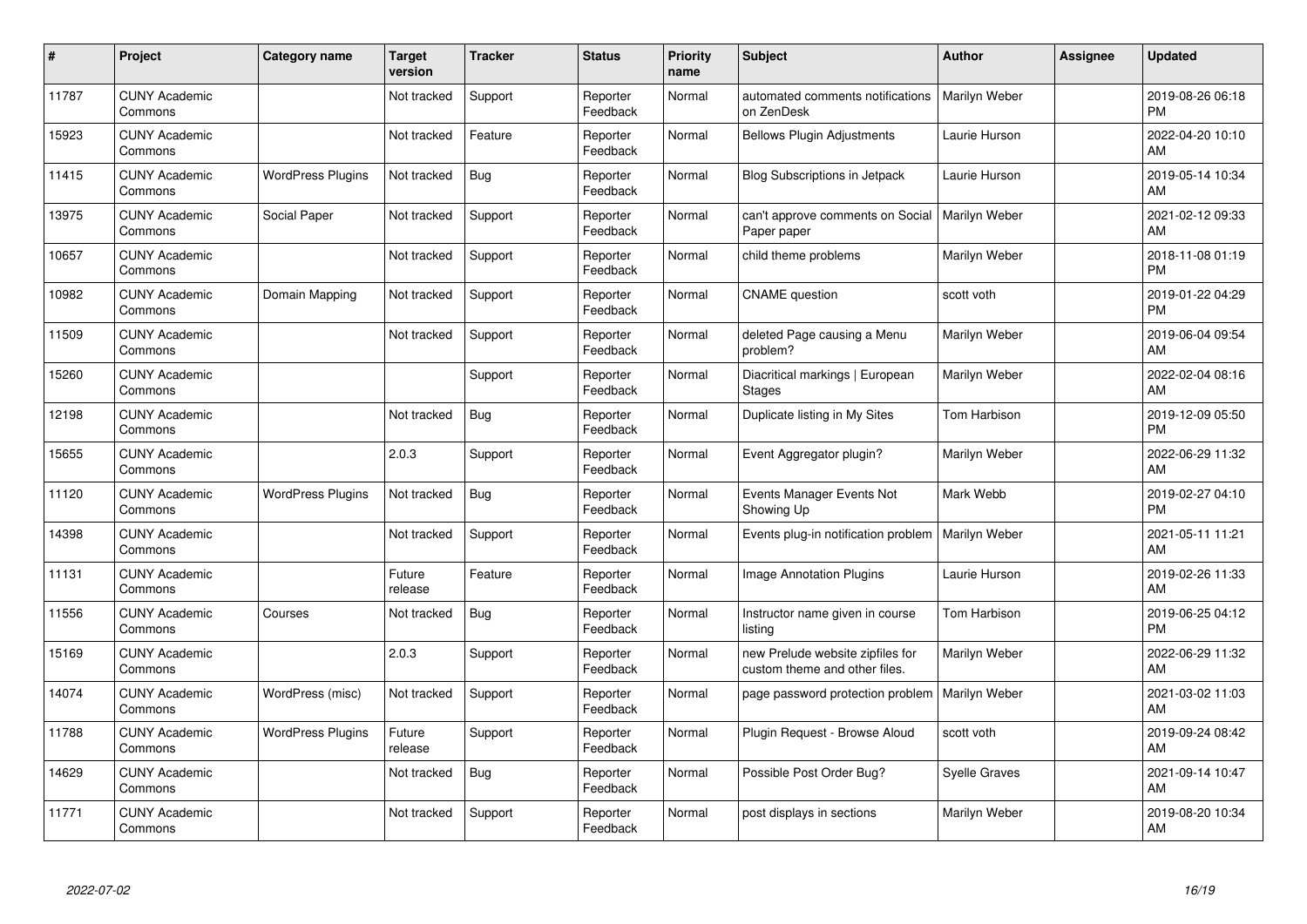| #     | Project                         | <b>Category name</b>      | Target<br>version | <b>Tracker</b> | <b>Status</b>        | <b>Priority</b><br>name | <b>Subject</b>                                                                                  | <b>Author</b>           | <b>Assignee</b> | <b>Updated</b>                |
|-------|---------------------------------|---------------------------|-------------------|----------------|----------------------|-------------------------|-------------------------------------------------------------------------------------------------|-------------------------|-----------------|-------------------------------|
| 14900 | <b>CUNY Academic</b><br>Commons |                           | Not tracked       | Support        | Reporter<br>Feedback | Normal                  | previous theme?                                                                                 | Marilyn Weber           |                 | 2021-10-25 10:31<br>AM        |
| 14842 | <b>CUNY Academic</b><br>Commons |                           | Not tracked       | Support        | Reporter<br>Feedback | Normal                  | Question about widgets and block<br>editor                                                      | Gina Cherry             |                 | 2021-10-06 03:01<br><b>PM</b> |
| 16099 | <b>CUNY Academic</b><br>Commons |                           |                   | Support        | Reporter<br>Feedback | Normal                  | request for Newsletter Glue                                                                     | Marilyn Weber           |                 | 2022-05-13 12:14<br><b>PM</b> |
| 6356  | <b>CUNY Academic</b><br>Commons | <b>WordPress Plugins</b>  | Future<br>release | Bug            | Reporter<br>Feedback | Low                     | Should Subscribe2 be<br>deprecated?                                                             | Luke Waltzer            |                 | 2017-03-20 12:20<br><b>PM</b> |
| 11077 | <b>CUNY Academic</b><br>Commons | Events                    | Not tracked       | Feature        | Reporter<br>Feedback | Normal                  | Show event category description<br>in event list view                                           | Raffi<br>Khatchadourian |                 | 2019-02-12 10:38<br><b>PM</b> |
| 12360 | <b>CUNY Academic</b><br>Commons | <b>WordPress Themes</b>   | Not tracked       | Bug            | Reporter<br>Feedback | Normal                  | site just says "DANTE We are<br>currently in maintenance mode,<br>please check back shortly."   | Marilyn Weber           |                 | 2020-02-04 12:13<br><b>PM</b> |
| 12350 | <b>CUNY Academic</b><br>Commons | <b>Blogs (BuddyPress)</b> | Not tracked       | Support        | Reporter<br>Feedback | Normal                  | URL creation problem                                                                            | Marilyn Weber           |                 | 2020-02-03 11:27<br>AM        |
| 14784 | <b>CUNY Academic</b><br>Commons |                           |                   | Support        | Reporter<br>Feedback | Normal                  | User report of logo problem when<br>using Customizer theme                                      | Marilyn Weber           |                 | 2021-09-17 10:25<br>AM        |
| 10273 | <b>CUNY Academic</b><br>Commons | Registration              | Not tracked       | Support        | Reporter<br>Feedback | Normal                  | users combining CF and campus<br>address                                                        | Marilyn Weber           |                 | 2019-09-18 10:58<br>AM        |
| 14538 | <b>CUNY Academic</b><br>Commons |                           | Not tracked       | Support        | Reporter<br>Feedback | Normal                  | Weebly To Commons                                                                               | Laurie Hurson           |                 | 2021-09-14 10:47<br>AM        |
| 11945 | <b>CUNY Academic</b><br>Commons | Reckoning                 | Future<br>release | Feature        | Reporter<br>Feedback | Normal                  | Add Comments bubble to<br>Reckoning views                                                       | Boone Gorges            | Boone<br>Gorges | 2019-11-12 05:14<br><b>PM</b> |
| 8675  | <b>CUNY Academic</b><br>Commons | <b>User Onboarding</b>    | Future<br>release | Bug            | Reporter<br>Feedback | Low                     | Add new User search screen calls<br>for the input of email address but<br>doesn't work with one | Paul Hebert             | Boone<br>Gorges | 2017-10-11 11:17<br>AM        |
| 14504 | <b>CUNY Academic</b><br>Commons |                           | Not tracked       | Publicity      | Reporter<br>Feedback | Normal                  | Adding showcases to home page<br>menu                                                           | Laurie Hurson           | Boone<br>Gorges | 2022-01-19 03:26<br><b>PM</b> |
| 9211  | <b>CUNY Academic</b><br>Commons | <b>WordPress Plugins</b>  | Future<br>release | Support        | Reporter<br>Feedback | Normal                  | Auto-Role Setting in Forum Plugin<br>Causing Some Confusion                                     | Luke Waltzer            | Boone<br>Gorges | 2018-03-13 11:44<br>AM        |
| 11449 | <b>CUNY Academic</b><br>Commons | WordPress - Media         | Not tracked       | Support        | Reporter<br>Feedback | Normal                  | Cloning Media Library for JITP<br>from Staging to Production Site                               | Patrick DeDauw          | Boone<br>Gorges | 2019-05-13 12:00<br><b>PM</b> |
| 11386 | <b>CUNY Academic</b><br>Commons | WordPress - Media         | Not tracked       | Support        | Reporter<br>Feedback | Normal                  | disappearing images                                                                             | scott voth              | Boone<br>Gorges | 2019-05-14 10:32<br>AM        |
| 9207  | <b>CUNY Academic</b><br>Commons |                           | Future<br>release | Support        | Reporter<br>Feedback | Normal                  | display dashboards made in<br>Tableau?                                                          | Marilyn Weber           | Boone<br>Gorges | 2018-04-10 10:42<br>AM        |
| 9289  | <b>CUNY Academic</b><br>Commons | <b>WordPress Plugins</b>  | Future<br>release | <b>Bug</b>     | Reporter<br>Feedback | Normal                  | Email Users Plugin                                                                              | Laurie Hurson           | Boone<br>Gorges | 2018-10-24 12:34<br><b>PM</b> |
| 12121 | <b>CUNY Academic</b><br>Commons | <b>WordPress Plugins</b>  | 2.0.3             | Feature        | Reporter<br>Feedback | Normal                  | Embedding H5P Iframes on<br>Commons Site                                                        | Laurie Hurson           | Boone<br>Gorges | 2022-06-29 11:32<br>AM        |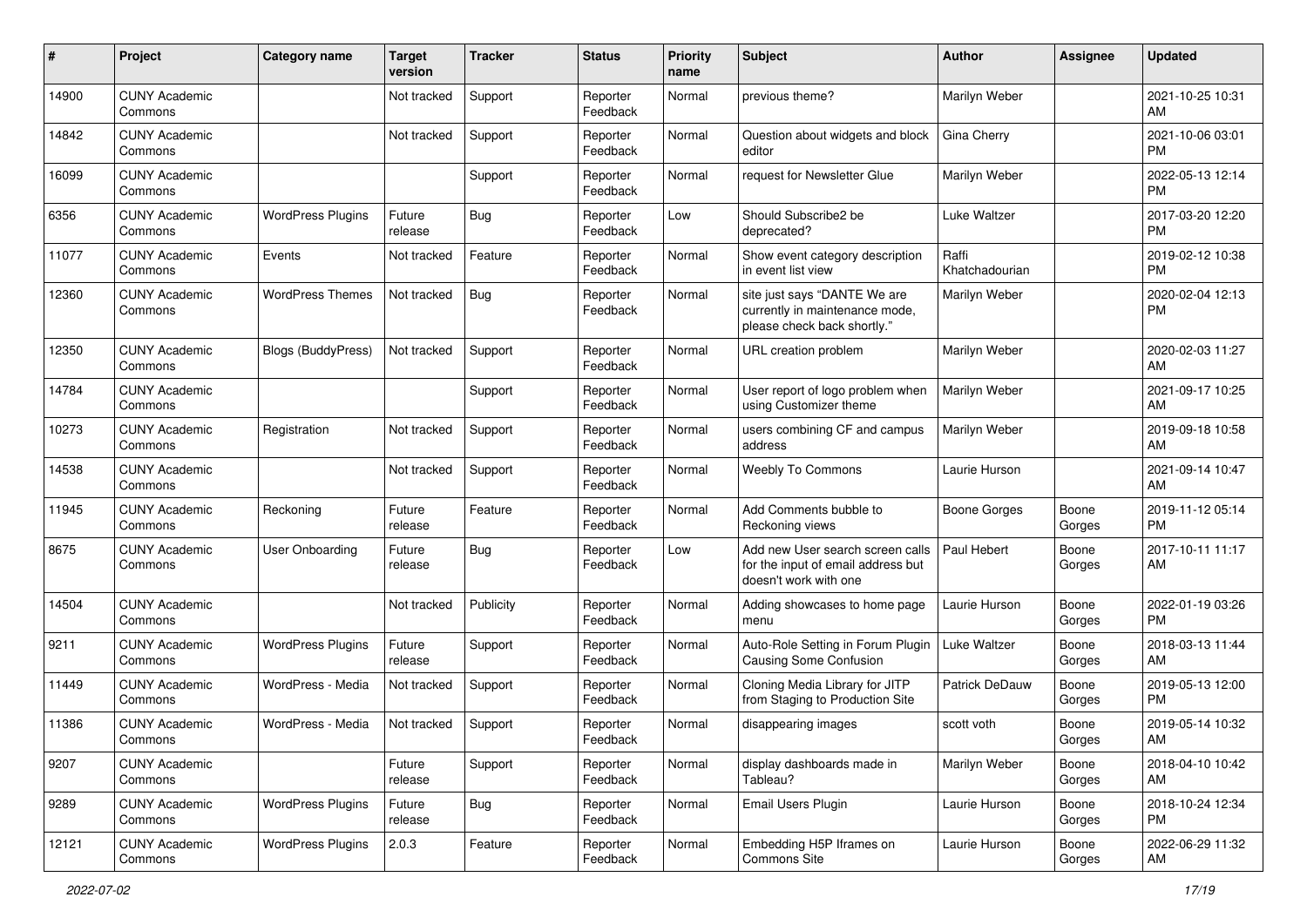| #     | Project                         | <b>Category name</b>       | Target<br>version | <b>Tracker</b> | <b>Status</b>        | Priority<br>name | <b>Subject</b>                                                       | <b>Author</b>           | <b>Assignee</b>    | <b>Updated</b>                |
|-------|---------------------------------|----------------------------|-------------------|----------------|----------------------|------------------|----------------------------------------------------------------------|-------------------------|--------------------|-------------------------------|
| 6014  | <b>CUNY Academic</b><br>Commons | Publicity                  | Future<br>release | Publicity      | Reporter<br>Feedback | Normal           | Google search listing                                                | <b>Matt Gold</b>        | Boone<br>Gorges    | 2016-09-21 03:48<br><b>PM</b> |
| 9947  | <b>CUNY Academic</b><br>Commons | <b>WordPress Plugins</b>   | Future<br>release | Feature        | Reporter<br>Feedback | Normal           | Install H5P quiz plugin                                              | <b>Matt Gold</b>        | Boone<br>Gorges    | 2018-09-11 11:01<br><b>AM</b> |
| 10678 | <b>CUNY Academic</b><br>Commons |                            | Not tracked       | Bug            | Reporter<br>Feedback | High             | Newsletter Plugin Not Sending<br><b>Out Newsletters</b>              | Mark Webb               | Boone<br>Gorges    | 2019-09-16 09:38<br><b>PM</b> |
| 9979  | <b>CUNY Academic</b><br>Commons | <b>Email Notifications</b> | Not tracked       | <b>Bug</b>     | Reporter<br>Feedback | Normal           | Reports of slow email activation<br>emails                           | <b>Matt Gold</b>        | Boone<br>Gorges    | 2018-08-29 09:40<br><b>PM</b> |
| 15242 | <b>CUNY Academic</b><br>Commons | Performance                | Not tracked       | Bug            | Reporter<br>Feedback | Normal           | Slugist site                                                         | Raffi<br>Khatchadourian | Boone<br>Gorges    | 2022-02-07 11:14<br><b>AM</b> |
| 9515  | <b>CUNY Academic</b><br>Commons | <b>WordPress Plugins</b>   | Not tracked       | Bug            | Reporter<br>Feedback | Normal           | Text to Speech plugin - "More<br>Slowly" checkbox not working        | scott voth              | Boone<br>Gorges    | 2018-06-13 02:26<br><b>PM</b> |
| 10040 | <b>CUNY Academic</b><br>Commons | WordPress (misc)           | Not tracked       | Bug            | Reporter<br>Feedback | Normal           | User doesn't see full list of themes                                 | <b>Matt Gold</b>        | Boone<br>Gorges    | 2018-07-25 10:12<br>AM        |
| 14483 | <b>CUNY Academic</b><br>Commons | WordPress - Media          | Not tracked       | Bug            | Reporter<br>Feedback | Normal           | <b>Wordpress PDF Embed Stopped</b><br>Working after JITP Media Clone | <b>Patrick DeDauw</b>   | Boone<br>Gorges    | 2021-05-20 01:51<br><b>PM</b> |
| 1544  | <b>CUNY Academic</b><br>Commons | Groups (misc)              | Future<br>release | Feature        | Reporter<br>Feedback | Normal           | Group Filtering and Sorting                                          | <b>Matt Gold</b>        | <b>Chris Stein</b> | 2019-03-01 02:25<br><b>PM</b> |
| 12446 | <b>CUNY Academic</b><br>Commons | Groups (misc)              | Future<br>release | Feature        | Reporter<br>Feedback | Normal           | Toggle default site to group forum<br>posting                        | Laurie Hurson           | Laurie Hurson      | 2020-03-10 11:57<br>AM        |
| 2573  | <b>NYCDH Community</b><br>Site  |                            |                   | Feature        | Reporter<br>Feedback | Normal           | Add dh nyc twitter list feed to site                                 | <b>Mark Newton</b>      | Matt Gold          | 2013-05-16 11:42<br><b>PM</b> |
| 11493 | <b>CUNY Academic</b><br>Commons | Domain Mapping             | Not tracked       | Support        | Reporter<br>Feedback | Normal           | Domain Mapping Request - Talia<br>Schaffer                           | scott voth              | Matt Gold          | 2019-08-06 08:39<br><b>AM</b> |
| 12484 | <b>CUNY Academic</b><br>Commons |                            | Not tracked       | Support        | Reporter<br>Feedback | Normal           | Sign up Code for COIL Course<br>starting in March                    | Laurie Hurson           | Matt Gold          | 2020-03-02 02:26<br><b>PM</b> |
| 12741 | <b>CUNY Academic</b><br>Commons | <b>WordPress Plugins</b>   | Not tracked       | Support        | Reporter<br>Feedback | Normal           | Tableau Public Viz Block                                             | Marilyn Weber           | Raymond<br>Hoh     | 2020-05-12 11:00<br>AM        |
| 14983 | <b>CUNY Academic</b><br>Commons | WordPress (misc)           | Not tracked       | Support        | Reporter<br>Feedback | Normal           | "Read More" tag not working                                          | Rebecca Krisel          | Raymond<br>Hoh     | 2021-11-23 01:17<br><b>PM</b> |
| 15516 | <b>CUNY Academic</b><br>Commons | <b>WordPress Plugins</b>   |                   | Bug            | Reporter<br>Feedback | Normal           | Can't publish or save draft of post<br>on wordpress.com              | Raffi<br>Khatchadourian | Raymond<br>Hoh     | 2022-03-02 05:52<br><b>PM</b> |
| 11149 | <b>CUNY Academic</b><br>Commons |                            | Not tracked       | Support        | Reporter<br>Feedback | Normal           | comments getting blocked                                             | Marilyn Weber           | Raymond<br>Hoh     | 2019-03-26 11:40<br>AM        |
| 13328 | <b>CUNY Academic</b><br>Commons | Group Forums               | Not tracked       | Bug            | Reporter<br>Feedback | Normal           | cross-posting in two related<br>groups                               | Marilyn Weber           | Raymond<br>Hoh     | 2020-09-15 10:39<br><b>PM</b> |
| 7115  | <b>CUNY Academic</b><br>Commons | Groups (misc)              | Future<br>release | Feature        | Reporter<br>Feedback | Normal           | make licensing info clear during<br>group creation                   | <b>Matt Gold</b>        | Raymond<br>Hoh     | 2020-12-08 11:32<br>AM        |